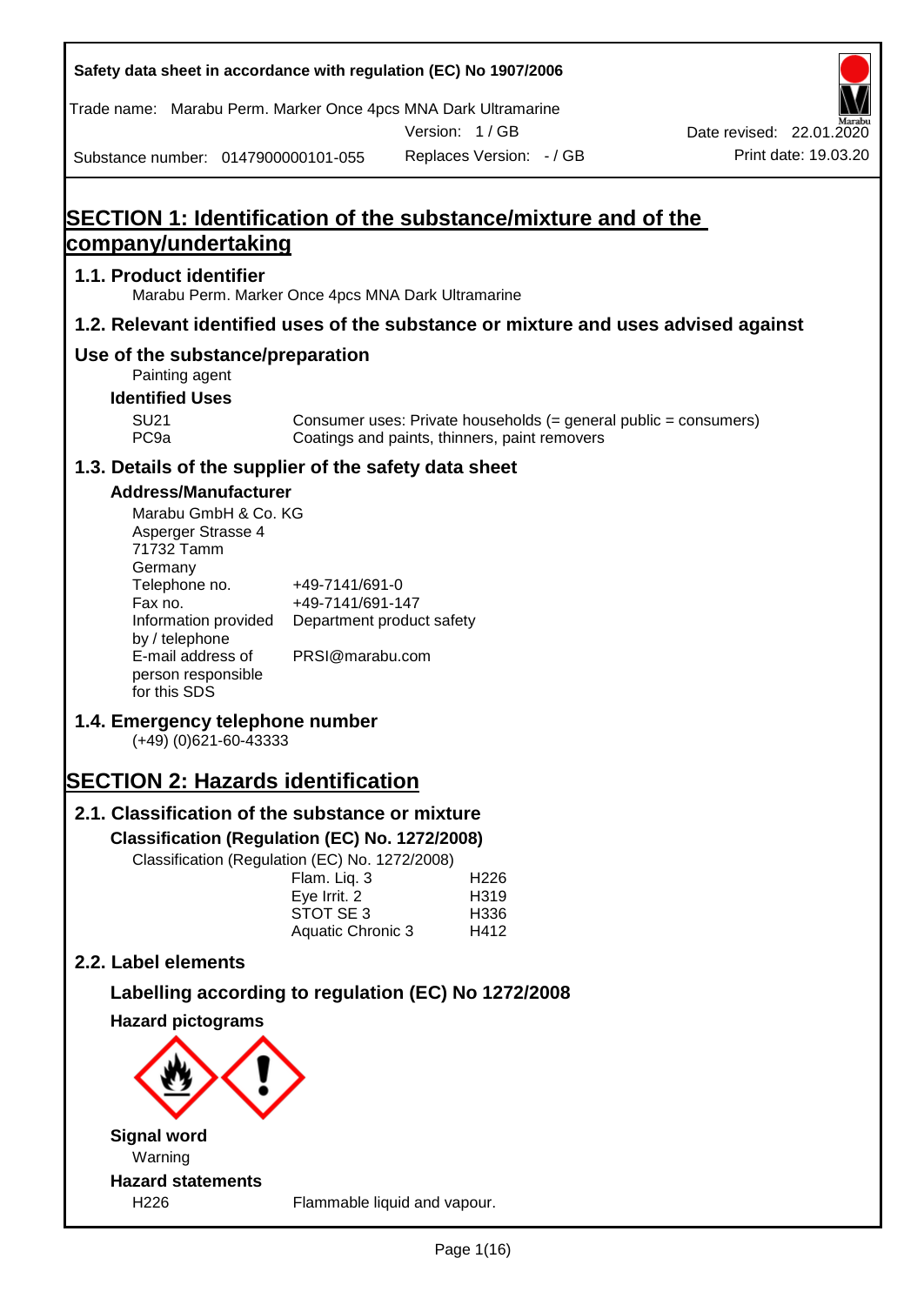|                                                                                 | Safety data sheet in accordance with regulation (EC) No 1907/2006 |               |                  |                          |                                                                                  |                          |                      |
|---------------------------------------------------------------------------------|-------------------------------------------------------------------|---------------|------------------|--------------------------|----------------------------------------------------------------------------------|--------------------------|----------------------|
| Trade name: Marabu Perm. Marker Once 4pcs MNA Dark Ultramarine                  |                                                                   |               |                  |                          |                                                                                  |                          |                      |
|                                                                                 |                                                                   | Version: 1/GB |                  |                          |                                                                                  | Date revised: 22.01.2020 |                      |
| Substance number: 0147900000101-055                                             |                                                                   |               |                  | Replaces Version: - / GB |                                                                                  |                          | Print date: 19.03.20 |
| H319                                                                            | Causes serious eye irritation.                                    |               |                  |                          |                                                                                  |                          |                      |
| H336                                                                            | May cause drowsiness or dizziness.                                |               |                  |                          |                                                                                  |                          |                      |
| H412                                                                            | Harmful to aquatic life with long lasting effects.                |               |                  |                          |                                                                                  |                          |                      |
| <b>Precautionary statements</b>                                                 |                                                                   |               |                  |                          |                                                                                  |                          |                      |
| P <sub>101</sub>                                                                |                                                                   |               |                  |                          | If medical advice is needed, have product container or label at hand.            |                          |                      |
| P <sub>102</sub>                                                                | Keep out of reach of children.                                    |               |                  |                          |                                                                                  |                          |                      |
| P210                                                                            | sources. No smoking.                                              |               |                  |                          | Keep away from heat, hot surfaces, sparks, open flames and other ignition        |                          |                      |
| P264.1                                                                          | Wash hands thoroughly after handling.                             |               |                  |                          |                                                                                  |                          |                      |
| P271                                                                            | Use only outdoors or in a well-ventilated area.                   |               |                  |                          |                                                                                  |                          |                      |
| P280                                                                            |                                                                   |               |                  |                          | Wear protective gloves / protective clothing / eye protection / face protection. |                          |                      |
| P305+P351+P338                                                                  | lenses, if present and easy to do. Continue rinsing.              |               |                  |                          | IF IN EYES: Rinse cautiously with water for several minutes. Remove contact      |                          |                      |
| P405                                                                            | Store locked up.                                                  |               |                  |                          |                                                                                  |                          |                      |
| P501.9                                                                          | Dispose of contents / container as problematic waste.             |               |                  |                          |                                                                                  |                          |                      |
| Hazardous component(s) to be indicated on label (Regulation (EC) No. 1272/2008) |                                                                   |               |                  |                          |                                                                                  |                          |                      |
| contains                                                                        | 1-Methoxy-2-propanol                                              |               |                  |                          |                                                                                  |                          |                      |
|                                                                                 |                                                                   |               |                  |                          |                                                                                  |                          |                      |
| 2.3. Other hazards<br>No special hazards have to be mentioned.                  |                                                                   |               |                  |                          |                                                                                  |                          |                      |
| <b>SECTION 3: Composition/information on ingredients</b>                        |                                                                   |               |                  |                          |                                                                                  |                          |                      |
| 3.2. Mixtures                                                                   |                                                                   |               |                  |                          |                                                                                  |                          |                      |
| <b>Hazardous ingredients</b>                                                    |                                                                   |               |                  |                          |                                                                                  |                          |                      |
| <b>Ethanol</b>                                                                  |                                                                   |               |                  |                          |                                                                                  |                          |                      |
| CAS No.                                                                         | 64-17-5                                                           |               |                  |                          |                                                                                  |                          |                      |
| EINECS no.                                                                      | 200-578-6                                                         |               |                  |                          |                                                                                  |                          |                      |
| Registration no.                                                                | 01-2119457610-43                                                  |               |                  |                          |                                                                                  |                          |                      |
| Concentration                                                                   | $>=$ 25                                                           |               | $\sim$           | 50                       | %                                                                                |                          |                      |
|                                                                                 |                                                                   |               |                  |                          |                                                                                  |                          |                      |
| Classification (Regulation (EC) No. 1272/2008)                                  |                                                                   |               |                  |                          |                                                                                  |                          |                      |
|                                                                                 | Flam. Liq. 2                                                      |               | H <sub>225</sub> |                          |                                                                                  |                          |                      |
|                                                                                 | Eve Irrit. 2                                                      |               | H319             |                          |                                                                                  |                          |                      |
| Concentration limits (Regulation (EC) No. 1272/2008)                            |                                                                   |               |                  |                          |                                                                                  |                          |                      |
|                                                                                 | Eye Irrit. 2                                                      | H319          |                  | $>= 50 \%$               |                                                                                  |                          |                      |
| 1-Methoxy-2-propanol                                                            |                                                                   |               |                  |                          |                                                                                  |                          |                      |
| CAS No.                                                                         | 107-98-2                                                          |               |                  |                          |                                                                                  |                          |                      |
| EINECS no.                                                                      | 203-539-1                                                         |               |                  |                          |                                                                                  |                          |                      |
| Registration no.                                                                | 01-2119457435-35                                                  |               |                  |                          |                                                                                  |                          |                      |
| Concentration                                                                   | $>=$                                                              | 25            | $\,<\,$          | 50                       | %                                                                                |                          |                      |
|                                                                                 |                                                                   |               |                  |                          |                                                                                  |                          |                      |
| Classification (Regulation (EC) No. 1272/2008)                                  |                                                                   |               |                  |                          |                                                                                  |                          |                      |
|                                                                                 | STOT SE 3                                                         |               | H336             |                          |                                                                                  |                          |                      |
|                                                                                 | Flam. Liq. 3                                                      |               | H <sub>226</sub> |                          |                                                                                  |                          |                      |
|                                                                                 |                                                                   |               |                  |                          |                                                                                  |                          |                      |
| <b>Benzyl alcohol</b>                                                           |                                                                   |               |                  |                          |                                                                                  |                          |                      |
| CAS No.                                                                         | 100-51-6                                                          |               |                  |                          |                                                                                  |                          |                      |
| EINECS no.                                                                      | 202-859-9                                                         |               |                  |                          |                                                                                  |                          |                      |
| Registration no.                                                                | 01-2119492630-38                                                  |               |                  |                          |                                                                                  |                          |                      |
| Concentration                                                                   | $>=$                                                              | $\mathbf{1}$  | $\prec$          | 10                       | $\%$                                                                             |                          |                      |
|                                                                                 |                                                                   |               |                  |                          |                                                                                  |                          |                      |
| Classification (Regulation (EC) No. 1272/2008)                                  |                                                                   |               |                  |                          |                                                                                  |                          |                      |
|                                                                                 | Acute Tox. 4                                                      |               | H332             |                          |                                                                                  |                          |                      |
|                                                                                 |                                                                   |               |                  |                          |                                                                                  |                          |                      |

 $\mathbf{r}$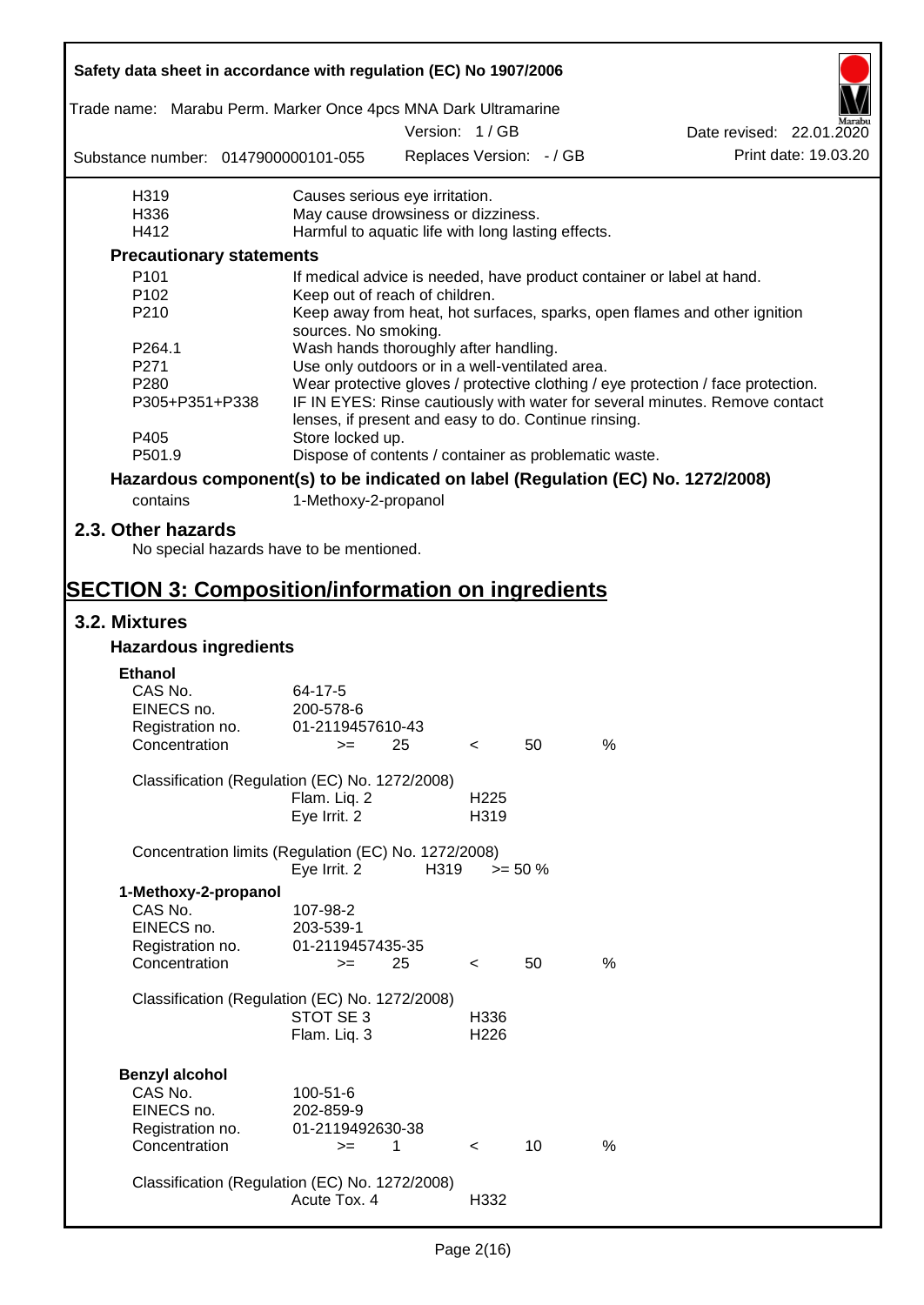|                       | Safety data sheet in accordance with regulation (EC) No 1907/2006<br>Trade name: Marabu Perm. Marker Once 4pcs MNA Dark Ultramarine |               |                                               |    |      |                          | Aarabu               |
|-----------------------|-------------------------------------------------------------------------------------------------------------------------------------|---------------|-----------------------------------------------|----|------|--------------------------|----------------------|
|                       |                                                                                                                                     | Version: 1/GB |                                               |    |      | Date revised: 22.01.2020 |                      |
|                       | Substance number: 0147900000101-055                                                                                                 |               | Replaces Version: -/ GB                       |    |      |                          | Print date: 19.03.20 |
|                       | Acute Tox, 4                                                                                                                        |               | H302                                          |    |      |                          |                      |
|                       | Eye Irrit. 2                                                                                                                        |               | H <sub>3</sub> 19                             |    |      |                          |                      |
| CAS No.<br>EINECS no. | 3',6'-bis(diethylamino)spiro[isobenzofuran-1(3H),9'-[9H]xanthene]-3-one<br>509-34-2<br>208-096-8                                    |               |                                               |    |      |                          |                      |
| Concentration         | $>=$                                                                                                                                | 2,5           | $\lt$                                         | 10 | $\%$ |                          |                      |
|                       | Classification (Regulation (EC) No. 1272/2008)<br>Acute Tox. 4<br>Eye Irrit. 2<br><b>Aquatic Chronic 2</b>                          |               | H <sub>302</sub><br>H <sub>3</sub> 19<br>H411 |    |      |                          |                      |

# **SECTION 4: First aid measures**

## **4.1. Description of first aid measures**

#### **General information**

In all cases of doubt, or when symptoms persist, seek medical attention. Never give anything by mouth to an unconscious person. If unconscious place in recovery position and seek medical advice.

#### **After inhalation**

Remove to fresh air, keep patient warm and at rest. If breathing is irregular or stopped, administer artificial respiration.

#### **After skin contact**

Remove contaminated clothing. Wash skin thoroughly with soap and water or use recognised skin cleanser. Do NOT use solvents or thinners.

#### **After eye contact**

Remove contact lenses, irrigate copiously with clean, fresh water, holding the eyelids apart for at least 10 minutes and seek immediate medical advice.

#### **After ingestion**

If accidentally swallowed rinse the mouth with plenty of water (only if the person is conscious) and obtain immediate medical attention. Keep at rest. Do NOT induce vomiting.

### **4.2. Most important symptoms and effects, both acute and delayed**

Until now no symptoms known so far.

### **4.3. Indication of any immediate medical attention and special treatment needed**

### **Hints for the physician / treatment**

Treat symptomatically

# **SECTION 5: Firefighting measures**

### **5.1. Extinguishing media**

### **Suitable extinguishing media**

Recommended: alcohol resistant foam, CO2, powders, water spray/mist, Not be used for safety reasons: water *iet* 

### **5.2. Special hazards arising from the substance or mixture**

In the event of fire the following can be released: Carbon monoxide (CO); Carbon dioxide (CO2); dense black smoke; Nitrogen oxides (NOx); Sulphur oxides; Hydrogen chloride (HCl)

### **5.3. Advice for firefighters**

### **Special protective equipment for fire-fighting**

Cool closed containers exposed to fire with water. Do not allow run-off from fire fighting to enter drains or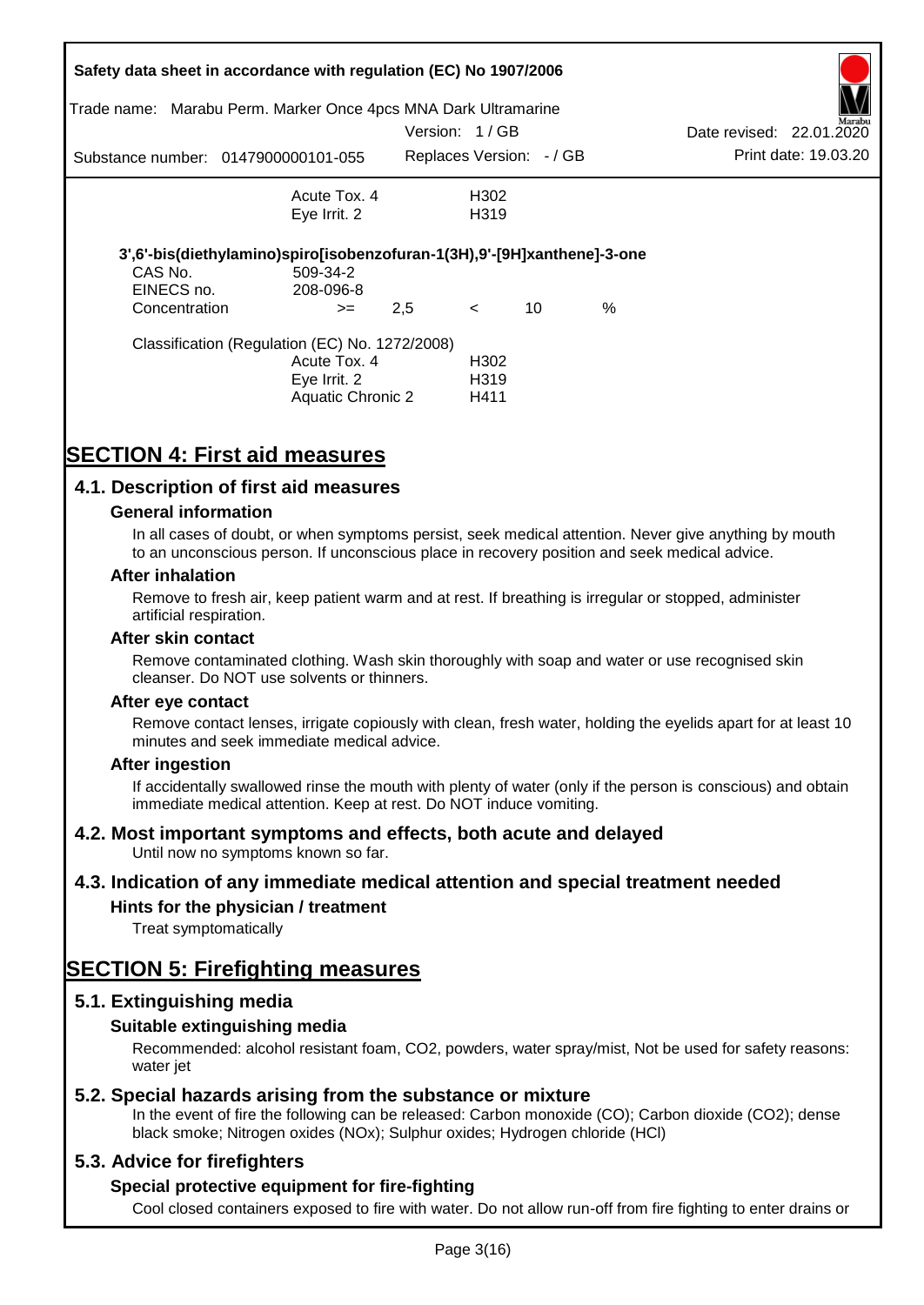Trade name: Marabu Perm. Marker Once 4pcs MNA Dark Ultramarine

Version: 1 / GB

Replaces Version: - / GB Print date: 19.03.20 Date revised: 22.01.

Substance number: 0147900000101-055

water courses.

# **SECTION 6: Accidental release measures**

### **6.1. Personal precautions, protective equipment and emergency procedures**

Exclude sources of ignition and ventilate the area. Avoid breathing vapours. Refer to protective measures listed in Sections 7 and 8.

## **6.2. Environmental precautions**

Do not allow to enter drains or waterways. If the product contaminates lakes, rivers or sewage, inform appropriate authorities in accordance with local regulations.

## **6.3. Methods and material for containment and cleaning up**

Contain and collect spillage with non-combustible absorbent materials, e.g. sand, earth, vermiculite, diatomaceous earth and place in container for disposal according to local regulations (see section 13). Clean preferably with a detergent - avoid use of solvents.

### **6.4. Reference to other sections**

Information regarding Safe handling, see Section 7. Information regarding personal protective measures, see Section 8. Information regarding waste disposal, see Section 13.

# **SECTION 7: Handling and storage**

# **7.1. Precautions for safe handling**

## **Advice on safe handling**

Prevent the creation of flammable or explosive concentrations of vapour in air and avoid vapour concentration higher than the occupational exposure limits. In addition, the product should only be used in areas from which all naked lights and other sources of ignition have been excluded. Electrical equipment should be protected to the appropriate standard. Mixture may charge electrostatically: always use earthing leads when transferring from one container to another. Operators should wear anti-static footwear and clothing and floors should be of the conducting type. Isolate from sources of heat, sparks and open flame. No sparking tools should be used. Avoid skin and eye contact. Avoid the inhalation of particulates and spray mist arising from the application of this mixture. Smoking, eating and drinking shall be prohibited in application area. For personal protection see Section 8. Never use pressure to empty: container is not a pressure vessel. Always keep in containers of same material as the original one. Comply with the health and safety at work laws. Do not allow to enter drains or water courses.

### **Advice on protection against fire and explosion**

Vapours are heavier than air and may spread along floors. Vapours may form explosive mixtures with air.

#### **Classification of fires / temperature class / Ignition group / Dust explosion class**

| Classification of fires | B (Combustible liquid substances) |
|-------------------------|-----------------------------------|
| Temperature class       | T3                                |

# **7.2. Conditions for safe storage, including any incompatibilities**

### **Requirements for storage rooms and vessels**

Electrical installations/working materials must comply with the local applied technological safety standards. Storage rooms in which filling operations take place must have a conducting floor. Store in accordance with national regulation

#### **Hints on storage assembly**

Store away from oxidising agents, from strongly alkaline and strongly acid materials.

### **Further information on storage conditions**

Observe label precautions. Store between 15 and 30 °C in a dry, well ventilated place away from sources of heat and direct sunlight. Keep container tightly closed. Keep away from sources of ignition. No smoking. Prevent unauthorised access. Containers which are opened must be carefully resealed and kept upright to prevent leakage.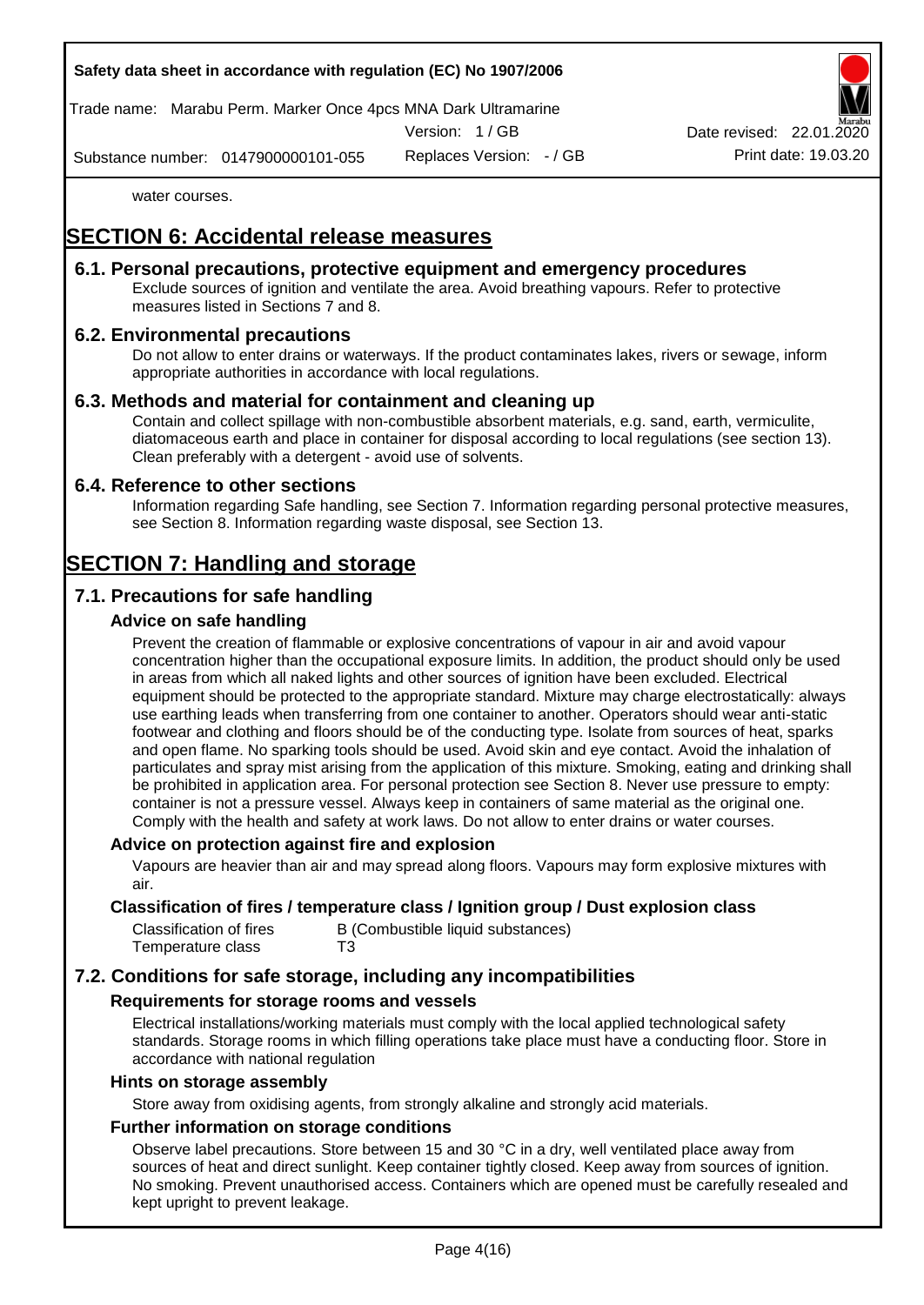| Safety data sheet in accordance with regulation (EC) No 1907/2006                                     |            |                                |      |                   |                          |
|-------------------------------------------------------------------------------------------------------|------------|--------------------------------|------|-------------------|--------------------------|
| Trade name: Marabu Perm. Marker Once 4pcs MNA Dark Ultramarine                                        |            | Version: 1/GB                  |      |                   | Date revised: 22.01.2020 |
| Substance number: 0147900000101-055                                                                   |            | Replaces Version: - / GB       |      |                   | Print date: 19.03.20     |
| 7.3. Specific end use(s)<br>Painting agent<br><b>SECTION 8: Exposure controls/personal protection</b> |            |                                |      |                   |                          |
| 8.1. Control parameters                                                                               |            |                                |      |                   |                          |
| <b>Exposure limit values</b>                                                                          |            |                                |      |                   |                          |
| <b>Ethanol</b>                                                                                        |            |                                |      |                   |                          |
| List                                                                                                  | EH40       |                                |      |                   |                          |
| <b>Type</b>                                                                                           | <b>WEL</b> |                                |      |                   |                          |
| Value                                                                                                 | 1920       | mg/m <sup>3</sup>              | 1000 | ppm(V)            |                          |
| <b>Status: 2011</b>                                                                                   |            |                                |      |                   |                          |
| 1-Methoxy-2-propanol                                                                                  |            |                                |      |                   |                          |
| List                                                                                                  | EH40       |                                |      |                   |                          |
| <b>Type</b>                                                                                           | WEL        |                                |      |                   |                          |
| Value                                                                                                 | 375        | mg/m <sup>3</sup>              | 100  | ppm(V)            |                          |
| Short term exposure limit                                                                             | 560        | mg/m <sup>3</sup>              | 150  | ppm(V)            |                          |
| Skin resorption / sensibilisation: Sk;                                                                |            | <b>Status: 2011</b>            |      |                   |                          |
| <b>Derived No/Minimal Effect Levels (DNEL/DMEL)</b>                                                   |            |                                |      |                   |                          |
| <b>Ethanol</b>                                                                                        |            |                                |      |                   |                          |
| Type of value                                                                                         |            | Derived No Effect Level (DNEL) |      |                   |                          |
| Reference group                                                                                       | Worker     |                                |      |                   |                          |
| Duration of exposure                                                                                  | Long term  |                                |      |                   |                          |
| Route of exposure                                                                                     | inhalative |                                |      |                   |                          |
| Mode of action                                                                                        |            | Systemic effects               |      |                   |                          |
| Concentration                                                                                         |            | 950                            |      | mg/m <sup>3</sup> |                          |
| Type of value                                                                                         |            | Derived No Effect Level (DNEL) |      |                   |                          |
| Reference group                                                                                       | Worker     |                                |      |                   |                          |
| Duration of exposure                                                                                  | Short term |                                |      |                   |                          |
| Route of exposure                                                                                     | inhalative |                                |      |                   |                          |
| Mode of action                                                                                        |            | Local effects                  |      |                   |                          |
| Concentration                                                                                         |            | 1900                           |      | mg/m <sup>3</sup> |                          |
|                                                                                                       |            |                                |      |                   |                          |
| Type of value                                                                                         |            | Derived No Effect Level (DNEL) |      |                   |                          |
| Reference group                                                                                       | Worker     |                                |      |                   |                          |
| Duration of exposure                                                                                  | Long term  |                                |      |                   |                          |
| Route of exposure                                                                                     | dermal     |                                |      |                   |                          |
| Mode of action                                                                                        |            | Systemic effects               |      |                   |                          |
| Concentration                                                                                         |            | 343                            |      | mg/kg/d           |                          |
| Type of value                                                                                         |            | Derived No Effect Level (DNEL) |      |                   |                          |
| Reference group                                                                                       | Consumer   |                                |      |                   |                          |
| Duration of exposure                                                                                  | Long term  |                                |      |                   |                          |
| Route of exposure                                                                                     | inhalative |                                |      |                   |                          |
| Mode of action                                                                                        |            | Systemic effects               |      |                   |                          |
| Concentration                                                                                         |            | 114                            |      | mg/m <sup>3</sup> |                          |
|                                                                                                       |            |                                |      |                   |                          |
| Type of value<br>Reference group                                                                      | Consumer   | Derived No Effect Level (DNEL) |      |                   |                          |
| Duration of exposure                                                                                  | Short term |                                |      |                   |                          |
| Route of exposure                                                                                     | inhalative |                                |      |                   |                          |
| Mode of action                                                                                        |            | Local effects                  |      |                   |                          |
| Concentration                                                                                         |            | 950                            |      | mg/m <sup>3</sup> |                          |
|                                                                                                       |            |                                |      |                   |                          |

Ī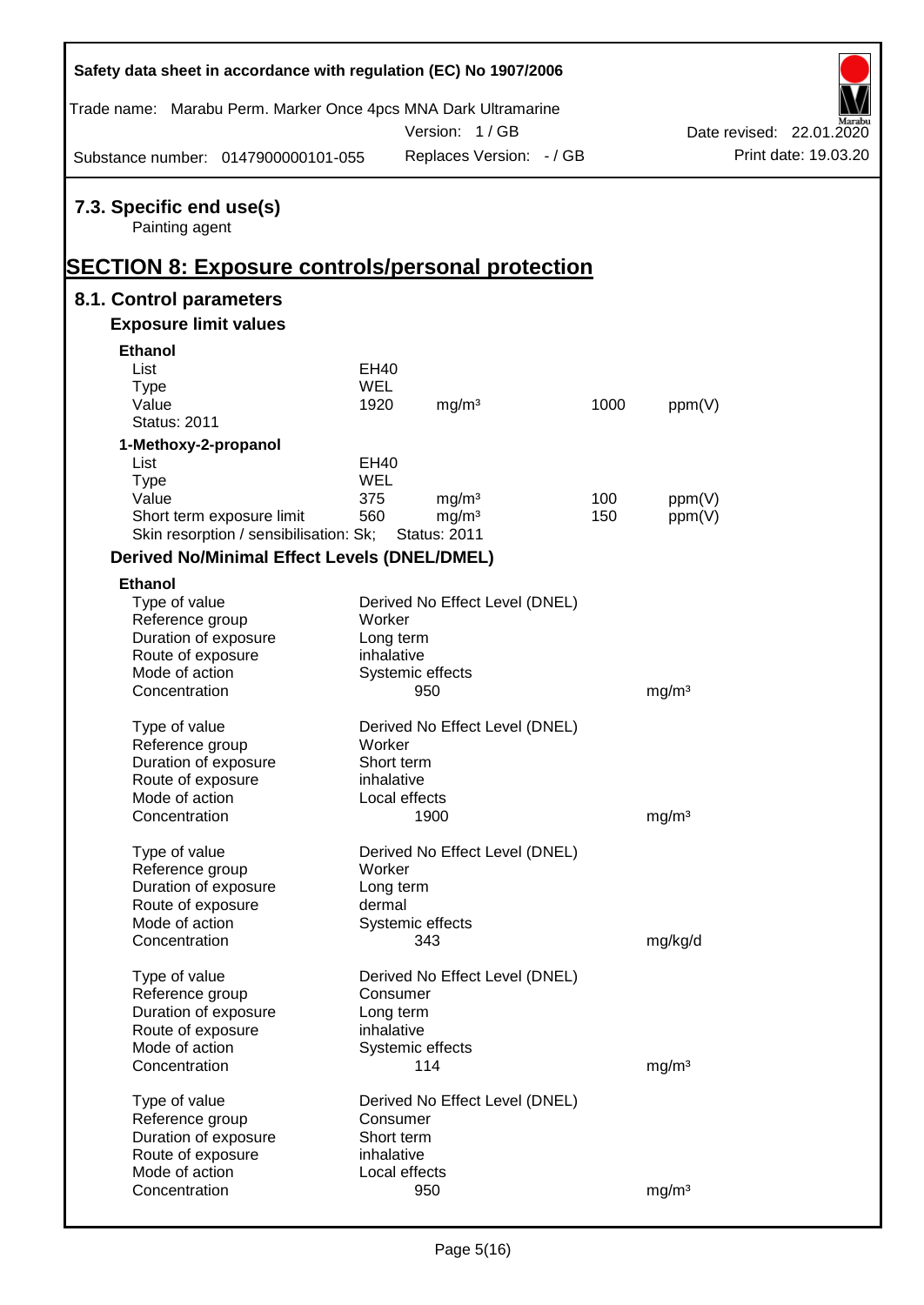| Safety data sheet in accordance with regulation (EC) No 1907/2006 |                          |                                |                      |
|-------------------------------------------------------------------|--------------------------|--------------------------------|----------------------|
| Trade name: Marabu Perm. Marker Once 4pcs MNA Dark Ultramarine    | Date revised: 22.01.2020 |                                |                      |
| Substance number: 0147900000101-055                               |                          | Replaces Version: - / GB       | Print date: 19.03.20 |
| Type of value                                                     |                          | Derived No Effect Level (DNEL) |                      |
| Reference group                                                   |                          | Consumer                       |                      |
| Duration of exposure                                              |                          | Long term                      |                      |
| Route of exposure                                                 | dermal                   |                                |                      |
| Mode of action                                                    |                          | Systemic effects               |                      |
| Concentration                                                     |                          | 206                            | mg/kg/d              |
| Type of value                                                     |                          | Derived No Effect Level (DNEL) |                      |
| Reference group                                                   |                          | Consumer                       |                      |
| Duration of exposure                                              |                          | Long term                      |                      |
| Route of exposure                                                 | oral                     |                                |                      |
| Mode of action                                                    |                          | Systemic effects               |                      |
| Concentration                                                     |                          | 87                             | mg/kg/d              |
| 1-Methoxy-2-propanol                                              |                          |                                |                      |
| Type of value                                                     |                          | Derived No Effect Level (DNEL) |                      |
| Reference group                                                   | Worker                   |                                |                      |
| Duration of exposure                                              | Acute                    |                                |                      |
| Route of exposure                                                 |                          | inhalative                     |                      |
| Mode of action                                                    |                          | Local effects                  |                      |
| Concentration                                                     |                          | 553,5                          | mg/m <sup>3</sup>    |
| Type of value                                                     |                          | Derived No Effect Level (DNEL) |                      |
| Reference group                                                   | Worker                   |                                |                      |
| Duration of exposure                                              |                          | Long term                      |                      |
| Route of exposure                                                 | dermal                   |                                |                      |
| Mode of action                                                    |                          | Systemic effects               |                      |
| Concentration                                                     |                          | 50,6                           | mg/person/           |
|                                                                   |                          |                                | d                    |
| Type of value                                                     |                          | Derived No Effect Level (DNEL) |                      |
| Reference group                                                   | Worker                   |                                |                      |
| Duration of exposure                                              |                          | Long term                      |                      |
| Route of exposure                                                 |                          | inhalative                     |                      |
| Mode of action                                                    |                          | Systemic effects               |                      |
| Concentration                                                     |                          | 369                            | mg/m <sup>3</sup>    |
|                                                                   |                          |                                |                      |
| Type of value                                                     |                          | Derived No Effect Level (DNEL) |                      |
| Reference group                                                   |                          | <b>General Population</b>      |                      |
| Duration of exposure                                              |                          | Long term                      |                      |
| Route of exposure                                                 | dermal                   |                                |                      |
| Mode of action                                                    |                          | Systemic effects               |                      |
| Concentration                                                     |                          | 18,1                           | mg/kg                |
| Type of value                                                     |                          | Derived No Effect Level (DNEL) |                      |
| Reference group                                                   |                          | <b>General Population</b>      |                      |
| Duration of exposure                                              |                          | Long term                      |                      |
| Route of exposure                                                 |                          | inhalative                     |                      |
| Mode of action                                                    |                          | Systemic effects               |                      |
| Concentration                                                     |                          | 43,9                           | mg/m <sup>3</sup>    |
| Type of value                                                     |                          | Derived No Effect Level (DNEL) |                      |
| Reference group                                                   |                          | <b>General Population</b>      |                      |
| Duration of exposure                                              |                          | Long term                      |                      |
| Route of exposure                                                 | oral                     |                                |                      |
| Mode of action                                                    |                          | Systemic effects               |                      |
| Concentration                                                     |                          | 3,3                            | mg/kg/d              |
|                                                                   |                          |                                |                      |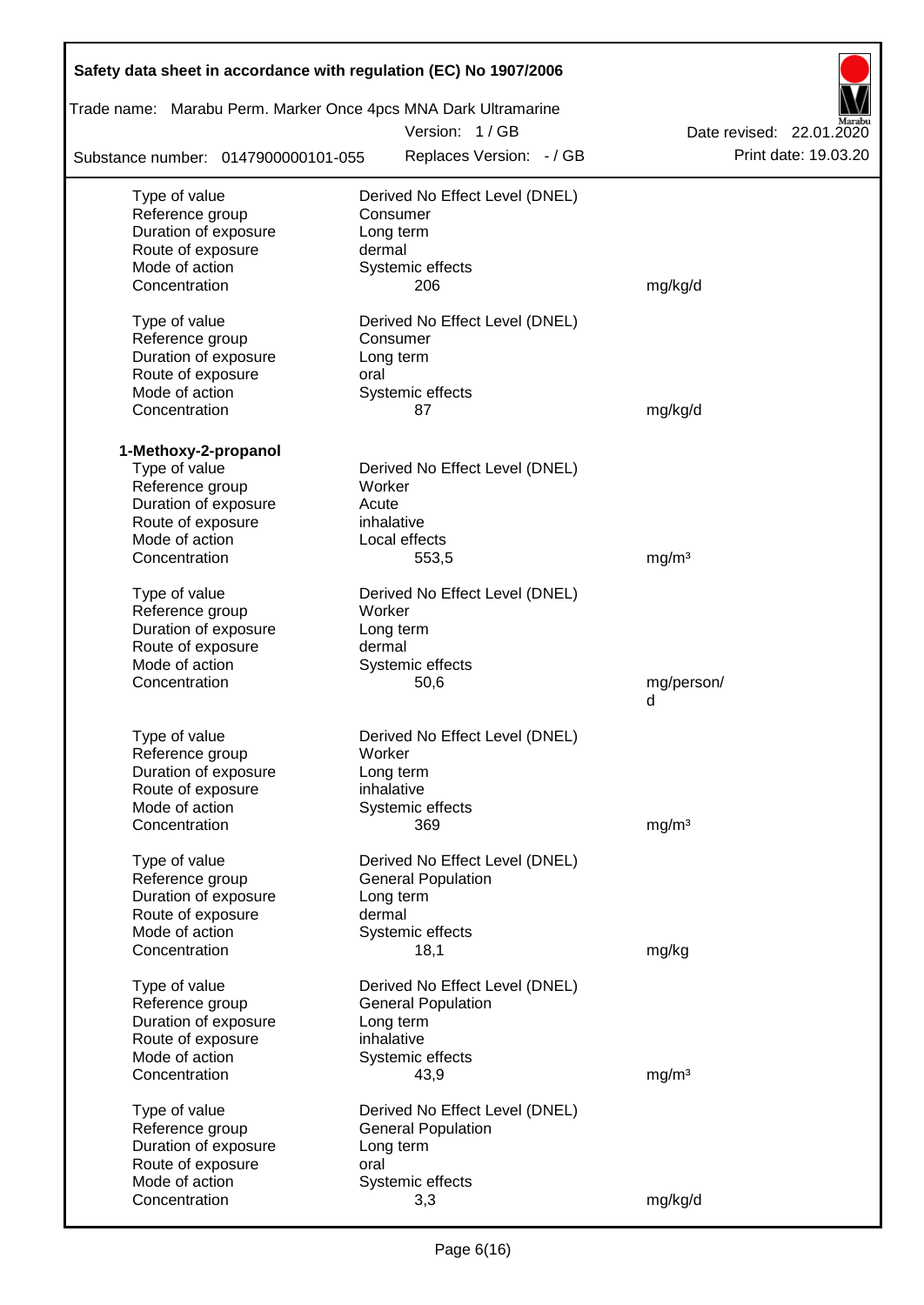| Trade name: Marabu Perm. Marker Once 4pcs MNA Dark Ultramarine |  |               |  |
|----------------------------------------------------------------|--|---------------|--|
|                                                                |  | Version: 1/GB |  |

Date revised: 22.01.2020

Substance number: 0147900000101-055

**Benzyl alcohol**

Route of exposure<br>Mode of action

Route of exposure dermal

Mode of action Systemic effects

Replaces Version: - / GB Print date: 19.03.20



Type of value **Derived No Effect Level (DNEL)** Reference group Worker Duration of exposure Long term Route of exposure inhalative Mode of action Systemic effects Concentration 22 mg/m<sup>3</sup> Type of value **Derived No Effect Level (DNEL)** Reference group Worker Duration of exposure Short term<br>
Route of exposure inhalative Systemic effects

| Concentration                                                                                                    | 110                                                                                              | mg/m <sup>3</sup> |
|------------------------------------------------------------------------------------------------------------------|--------------------------------------------------------------------------------------------------|-------------------|
| Type of value<br>Reference group<br>Duration of exposure<br>Route of exposure<br>Mode of action<br>Concentration | Derived No Effect Level (DNEL)<br>Worker<br>Long term<br>dermal<br>Systemic effects<br>8         | mg/kg/d           |
| Type of value<br>Reference group<br>Duration of exposure<br>Route of exposure<br>Mode of action<br>Concentration | Derived No Effect Level (DNEL)<br>Worker<br>Short term<br>dermal<br>Systemic effects<br>40       | mg/kg/d           |
| Type of value<br>Reference group<br>Duration of exposure<br>Route of exposure<br>Mode of action<br>Concentration | Derived No Effect Level (DNEL)<br>Consumer<br>Long term<br>inhalative<br>Systemic effects<br>5,4 | mg/m <sup>3</sup> |
| Type of value<br>Reference group<br>Duration of exposure<br>Route of exposure<br>Mode of action<br>Concentration | Derived No Effect Level (DNEL)<br>Consumer<br>Short term<br>inhalative<br>Systemic effects<br>27 | mg/m <sup>3</sup> |
| Type of value<br>Reference group<br>Duration of exposure<br>Route of exposure<br>Mode of action<br>Concentration | Derived No Effect Level (DNEL)<br>Consumer<br>Long term<br>dermal<br>Systemic effects<br>4       | mg/kg/d           |
| Type of value<br>Reference group<br>Duration of exposure                                                         | Derived No Effect Level (DNEL)<br>Consumer<br>Short term                                         |                   |

Concentration 20 mg/kg/d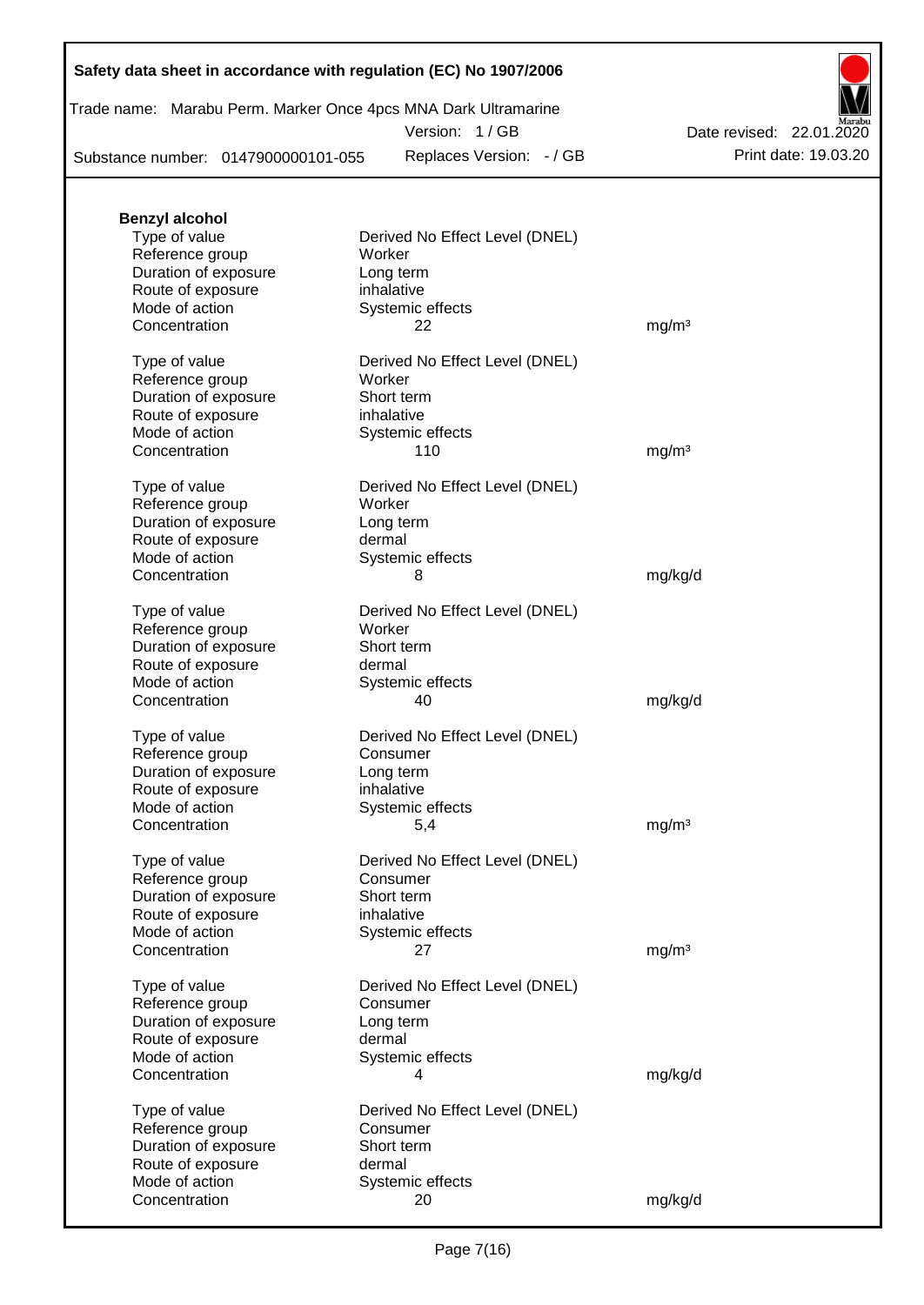| Safety data sheet in accordance with regulation (EC) No 1907/2006 |                                |                          |
|-------------------------------------------------------------------|--------------------------------|--------------------------|
| Trade name: Marabu Perm. Marker Once 4pcs MNA Dark Ultramarine    |                                |                          |
|                                                                   | Version: 1 / GB                | Date revised: 22.01.2020 |
| Substance number: 0147900000101-055                               | Replaces Version: - / GB       | Print date: 19.03.20     |
| Type of value                                                     | Derived No Effect Level (DNEL) |                          |
| Reference group                                                   | Consumer                       |                          |
| Duration of exposure                                              | Long term                      |                          |
| Route of exposure                                                 | oral                           |                          |
| Mode of action                                                    | Systemic effects               |                          |
| Concentration                                                     | 4                              | mg/kg/d                  |
| Type of value                                                     | Derived No Effect Level (DNEL) |                          |
| Reference group                                                   | Consumer                       |                          |
| Duration of exposure                                              | Short term                     |                          |
| Route of exposure<br>Mode of action                               | oral<br>Systemic effects       |                          |
| Concentration                                                     | 20                             | mg/kg/d                  |
|                                                                   |                                |                          |
| <b>Predicted No Effect Concentration (PNEC)</b>                   |                                |                          |
| <b>Ethanol</b>                                                    |                                |                          |
| Type of value                                                     | <b>PNEC</b>                    |                          |
| <b>Type</b><br>Concentration                                      | Freshwater<br>0,96             | mg/l                     |
|                                                                   |                                |                          |
| Type of value                                                     | <b>PNEC</b><br>Saltwater       |                          |
| <b>Type</b><br>Concentration                                      | 0,79                           | mg/l                     |
|                                                                   | <b>PNEC</b>                    |                          |
| Type of value<br>Type                                             | Water (intermittent release)   |                          |
| Concentration                                                     | 2,75                           | mg/l                     |
|                                                                   |                                |                          |
| Type of value                                                     | <b>PNEC</b>                    |                          |
| Type                                                              | Sewage treatment plant (STP)   |                          |
| Concentration                                                     | 580                            | mg/l                     |
| Type of value                                                     | <b>PNEC</b>                    |                          |
| <b>Type</b>                                                       | Freshwater sediment            |                          |
| Concentration                                                     | 3,6                            | mg/kg                    |
| Type of value                                                     | <b>PNEC</b>                    |                          |
| <b>Type</b>                                                       | Marine sediment                |                          |
| Concentration                                                     | 2,9                            | mg/kg                    |
| Type of value                                                     | <b>PNEC</b>                    |                          |
| <b>Type</b>                                                       | Soil                           |                          |
| Concentration                                                     | 0,63                           | mg/kg                    |
| 1-Methoxy-2-propanol                                              |                                |                          |
| Type of value                                                     | <b>PNEC</b>                    |                          |
| <b>Type</b>                                                       | Freshwater                     |                          |
| Concentration                                                     | 10                             | mg/l                     |
| Type of value                                                     | <b>PNEC</b>                    |                          |
| <b>Type</b>                                                       | Water                          |                          |
| Concentration                                                     | 41,6                           | mg/kg                    |
| Type of value                                                     | <b>PNEC</b>                    |                          |
| <b>Type</b>                                                       | Sediment                       |                          |
| Concentration                                                     | 41,6                           | mg/kg                    |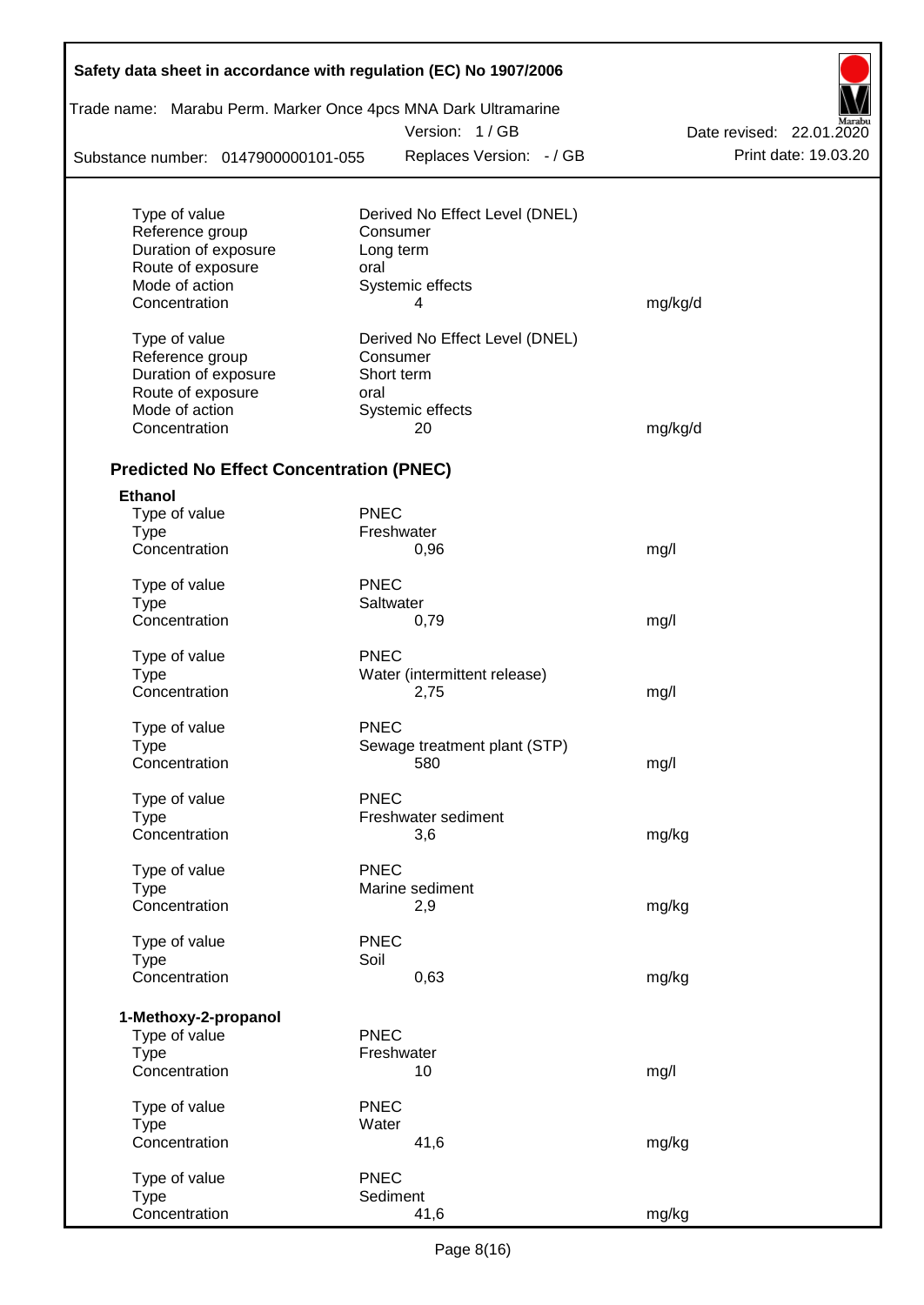|                                     | Safety data sheet in accordance with regulation (EC) No 1907/2006                                             |                                                  |
|-------------------------------------|---------------------------------------------------------------------------------------------------------------|--------------------------------------------------|
| Substance number: 0147900000101-055 | Trade name: Marabu Perm. Marker Once 4pcs MNA Dark Ultramarine<br>Version: 1 / GB<br>Replaces Version: - / GB | Date revised: 22.01.2020<br>Print date: 19.03.20 |
|                                     |                                                                                                               |                                                  |
| Type of value<br>Type               | <b>PNEC</b><br>Marine sediment                                                                                |                                                  |
| Concentration                       | 4,17                                                                                                          | mg/kg                                            |
| Type of value<br><b>Type</b>        | <b>PNEC</b><br>Soil                                                                                           |                                                  |
| Concentration                       | 2,47                                                                                                          | mg/kg                                            |
| Type of value                       | <b>PNEC</b>                                                                                                   |                                                  |
| <b>Type</b>                         | Sewage treatment plant (STP)                                                                                  |                                                  |
| Concentration                       | 100                                                                                                           | mg/l                                             |
| <b>Benzyl alcohol</b>               |                                                                                                               |                                                  |
| Type of value                       | <b>PNEC</b>                                                                                                   |                                                  |
| <b>Type</b>                         | Freshwater                                                                                                    |                                                  |
| Concentration                       | 1                                                                                                             | mg/l                                             |
| Type of value                       | <b>PNEC</b>                                                                                                   |                                                  |
| <b>Type</b>                         | Saltwater                                                                                                     |                                                  |
| Concentration                       | 0,1                                                                                                           | mg/l                                             |
| Type of value                       | <b>PNEC</b>                                                                                                   |                                                  |
| Type                                | Water (intermittent release)                                                                                  |                                                  |
| Concentration                       | 2,3                                                                                                           | mg/l                                             |
| Type of value                       | <b>PNEC</b>                                                                                                   |                                                  |
| <b>Type</b>                         | Sewage treatment plant (STP)                                                                                  |                                                  |
| Concentration                       | 39                                                                                                            | mg/l                                             |
| Type of value                       | <b>PNEC</b>                                                                                                   |                                                  |
| Type                                | Freshwater sediment                                                                                           |                                                  |
| Concentration                       | 5,27                                                                                                          | mg/kg                                            |
| Type of value                       | <b>PNEC</b>                                                                                                   |                                                  |
| Type                                | Marine sediment                                                                                               |                                                  |
| Concentration                       | 0,527                                                                                                         | mg/kg                                            |
| Type of value                       | <b>PNEC</b>                                                                                                   |                                                  |
| <b>Type</b>                         | Soil                                                                                                          |                                                  |
| Concentration                       | 0,456                                                                                                         | mg/kg                                            |
|                                     |                                                                                                               |                                                  |

# **8.2. Exposure controls**

#### **Exposure controls**

Provide adequate ventilation. Where reasonably practicable this should be achieved by the use of local exhaust ventilation and good general extraction. If these are not sufficient to maintain concentrations of particulates and solvent vapour below the OEL, suitable respiratory protection must be worn.

#### **Respiratory protection**

If workers are exposed to concentrations above the exposure limit they must use appropriate, certified respirators. Full mask, filter A

#### **Hand protection**

There is no one glove material or combination of materials that will give unlimited resistance to any individual or combination of chemicals.

For prolonged or repeated handling nitrile rubber gloves with textile undergloves are required. Material thickness  $\rightarrow$  0.5 mm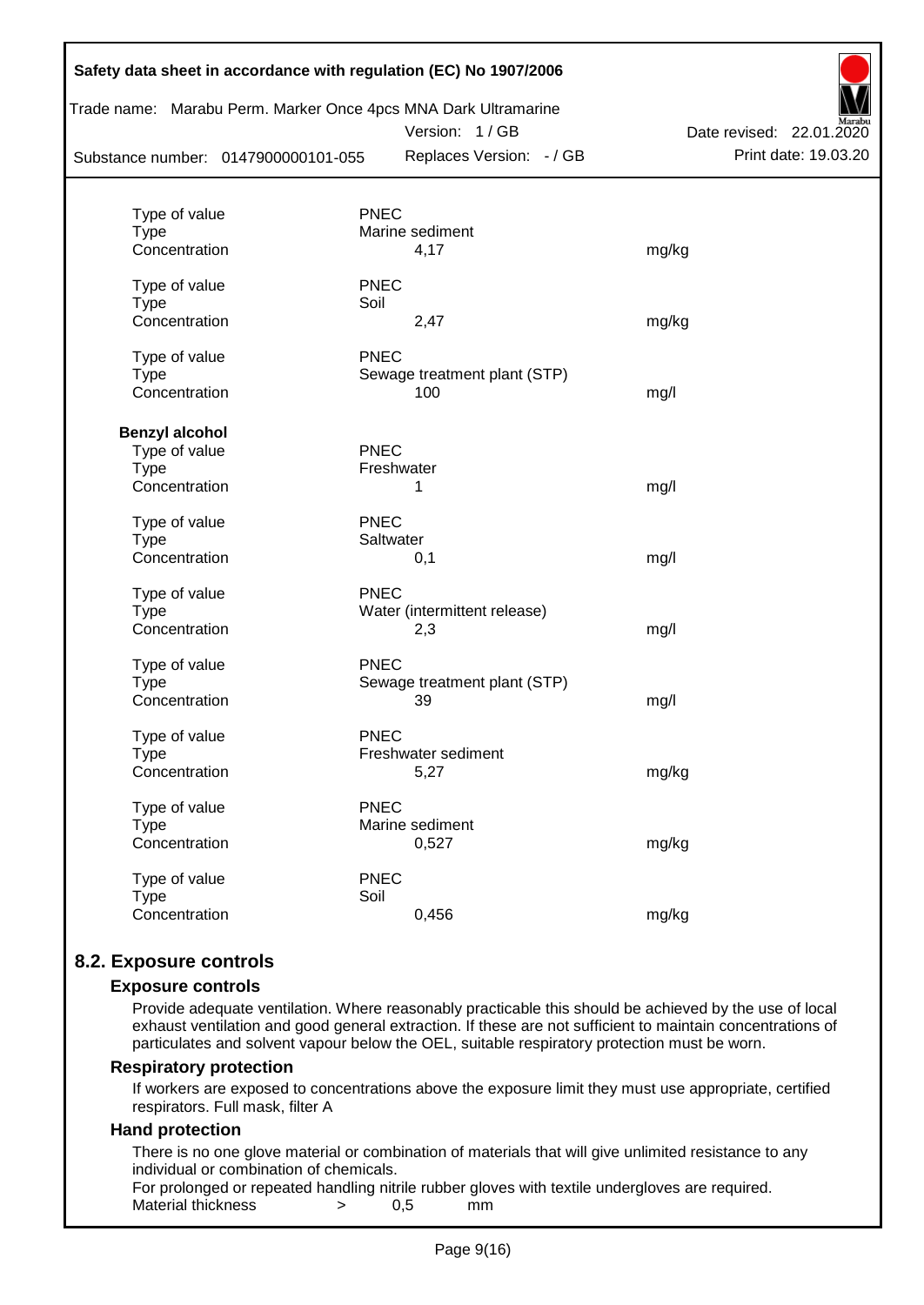| Safety data sheet in accordance with regulation (EC) No 1907/2006                                                                                                                                                                                                                                                                                                                                             |                             |     |     |                                                                                                                                                                                                                                                                                                                    |
|---------------------------------------------------------------------------------------------------------------------------------------------------------------------------------------------------------------------------------------------------------------------------------------------------------------------------------------------------------------------------------------------------------------|-----------------------------|-----|-----|--------------------------------------------------------------------------------------------------------------------------------------------------------------------------------------------------------------------------------------------------------------------------------------------------------------------|
| Trade name: Marabu Perm. Marker Once 4pcs MNA Dark Ultramarine                                                                                                                                                                                                                                                                                                                                                |                             |     |     |                                                                                                                                                                                                                                                                                                                    |
|                                                                                                                                                                                                                                                                                                                                                                                                               | Version: 1/GB               |     |     | Date revised: 22.01.2020                                                                                                                                                                                                                                                                                           |
| Substance number: 0147900000101-055                                                                                                                                                                                                                                                                                                                                                                           | Replaces Version: - / GB    |     |     | Print date: 19.03.20                                                                                                                                                                                                                                                                                               |
| Breakthrough time<br>$\overline{\phantom{0}}$<br>The breakthrough time must be greater than the end use time of the product.<br>replacement must be followed.<br>Gloves should be replaced regularly and if there is any sign of damage to the glove material.<br>Always ensure that gloves are free from defects and that they are stored and used correctly.<br>maintenance.<br>once exposure has occurred. | 30                          | min |     | The instructions and information provided by the glove manufacturer on use, storage, maintenance and<br>The performance or effectiveness of the glove may be reduced by physical/ chemical damage and poor<br>Barrier creams may help to protect the exposed areas of the skin, they should however not be applied |
| Eye protection                                                                                                                                                                                                                                                                                                                                                                                                |                             |     |     |                                                                                                                                                                                                                                                                                                                    |
| Use safety eyewear designed to protect against splash of liquids.                                                                                                                                                                                                                                                                                                                                             |                             |     |     |                                                                                                                                                                                                                                                                                                                    |
| <b>Body protection</b>                                                                                                                                                                                                                                                                                                                                                                                        |                             |     |     |                                                                                                                                                                                                                                                                                                                    |
| Cotton or cotton/synthetic overalls or coveralls are normally suitable.                                                                                                                                                                                                                                                                                                                                       |                             |     |     |                                                                                                                                                                                                                                                                                                                    |
|                                                                                                                                                                                                                                                                                                                                                                                                               |                             |     |     |                                                                                                                                                                                                                                                                                                                    |
| <b>SECTION 9: Physical and chemical properties</b>                                                                                                                                                                                                                                                                                                                                                            |                             |     |     |                                                                                                                                                                                                                                                                                                                    |
| 9.1. Information on basic physical and chemical properties                                                                                                                                                                                                                                                                                                                                                    |                             |     |     |                                                                                                                                                                                                                                                                                                                    |
| <b>Form</b>                                                                                                                                                                                                                                                                                                                                                                                                   | liquid                      |     |     |                                                                                                                                                                                                                                                                                                                    |
| <b>Colour</b>                                                                                                                                                                                                                                                                                                                                                                                                 | coloured                    |     |     |                                                                                                                                                                                                                                                                                                                    |
| <b>Odour</b>                                                                                                                                                                                                                                                                                                                                                                                                  | mild, alcoholic             |     |     |                                                                                                                                                                                                                                                                                                                    |
| <b>Odour threshold</b>                                                                                                                                                                                                                                                                                                                                                                                        |                             |     |     |                                                                                                                                                                                                                                                                                                                    |
| Remarks                                                                                                                                                                                                                                                                                                                                                                                                       | No data available           |     |     |                                                                                                                                                                                                                                                                                                                    |
| pH value                                                                                                                                                                                                                                                                                                                                                                                                      |                             |     |     |                                                                                                                                                                                                                                                                                                                    |
| Value                                                                                                                                                                                                                                                                                                                                                                                                         | 5,5                         | to  | 7,5 |                                                                                                                                                                                                                                                                                                                    |
| <b>Melting point</b><br>Remarks                                                                                                                                                                                                                                                                                                                                                                               | not determined              |     |     |                                                                                                                                                                                                                                                                                                                    |
| <b>Freezing point</b>                                                                                                                                                                                                                                                                                                                                                                                         |                             |     |     |                                                                                                                                                                                                                                                                                                                    |
| Remarks                                                                                                                                                                                                                                                                                                                                                                                                       | not determined              |     |     |                                                                                                                                                                                                                                                                                                                    |
| Initial boiling point and boiling range                                                                                                                                                                                                                                                                                                                                                                       |                             |     |     |                                                                                                                                                                                                                                                                                                                    |
| Value                                                                                                                                                                                                                                                                                                                                                                                                         | 80                          | to  | 90  | $\rm ^{\circ}C$                                                                                                                                                                                                                                                                                                    |
| <b>Flash point</b>                                                                                                                                                                                                                                                                                                                                                                                            |                             |     |     |                                                                                                                                                                                                                                                                                                                    |
| Value                                                                                                                                                                                                                                                                                                                                                                                                         | 35                          |     |     | $^{\circ}C$                                                                                                                                                                                                                                                                                                        |
| Method                                                                                                                                                                                                                                                                                                                                                                                                        | ASTM D 6450 (CCCFP)         |     |     |                                                                                                                                                                                                                                                                                                                    |
| Evaporation rate (ether $= 1$ ) :                                                                                                                                                                                                                                                                                                                                                                             |                             |     |     |                                                                                                                                                                                                                                                                                                                    |
| Remarks                                                                                                                                                                                                                                                                                                                                                                                                       | not determined              |     |     |                                                                                                                                                                                                                                                                                                                    |
| <b>Flammability (solid, gas)</b><br>Not applicable                                                                                                                                                                                                                                                                                                                                                            |                             |     |     |                                                                                                                                                                                                                                                                                                                    |
| Upper/lower flammability or explosive limits                                                                                                                                                                                                                                                                                                                                                                  |                             |     |     |                                                                                                                                                                                                                                                                                                                    |
| Lower explosion limit<br>Upper explosion limit                                                                                                                                                                                                                                                                                                                                                                | 1,5<br>appr.<br>15<br>appr. |     |     | %(V)<br>$%$ (V)                                                                                                                                                                                                                                                                                                    |
| Source                                                                                                                                                                                                                                                                                                                                                                                                        | Literature value            |     |     |                                                                                                                                                                                                                                                                                                                    |
| <b>Vapour density</b>                                                                                                                                                                                                                                                                                                                                                                                         |                             |     |     |                                                                                                                                                                                                                                                                                                                    |
| Remarks                                                                                                                                                                                                                                                                                                                                                                                                       | not determined              |     |     |                                                                                                                                                                                                                                                                                                                    |
| <b>Density</b>                                                                                                                                                                                                                                                                                                                                                                                                |                             |     |     |                                                                                                                                                                                                                                                                                                                    |
| Remarks                                                                                                                                                                                                                                                                                                                                                                                                       | not determined              |     |     |                                                                                                                                                                                                                                                                                                                    |
| Solubility in water                                                                                                                                                                                                                                                                                                                                                                                           |                             |     |     |                                                                                                                                                                                                                                                                                                                    |
| Remarks                                                                                                                                                                                                                                                                                                                                                                                                       | partially miscible          |     |     |                                                                                                                                                                                                                                                                                                                    |
| <b>Partition coefficient: n-octanol/water</b>                                                                                                                                                                                                                                                                                                                                                                 |                             |     |     |                                                                                                                                                                                                                                                                                                                    |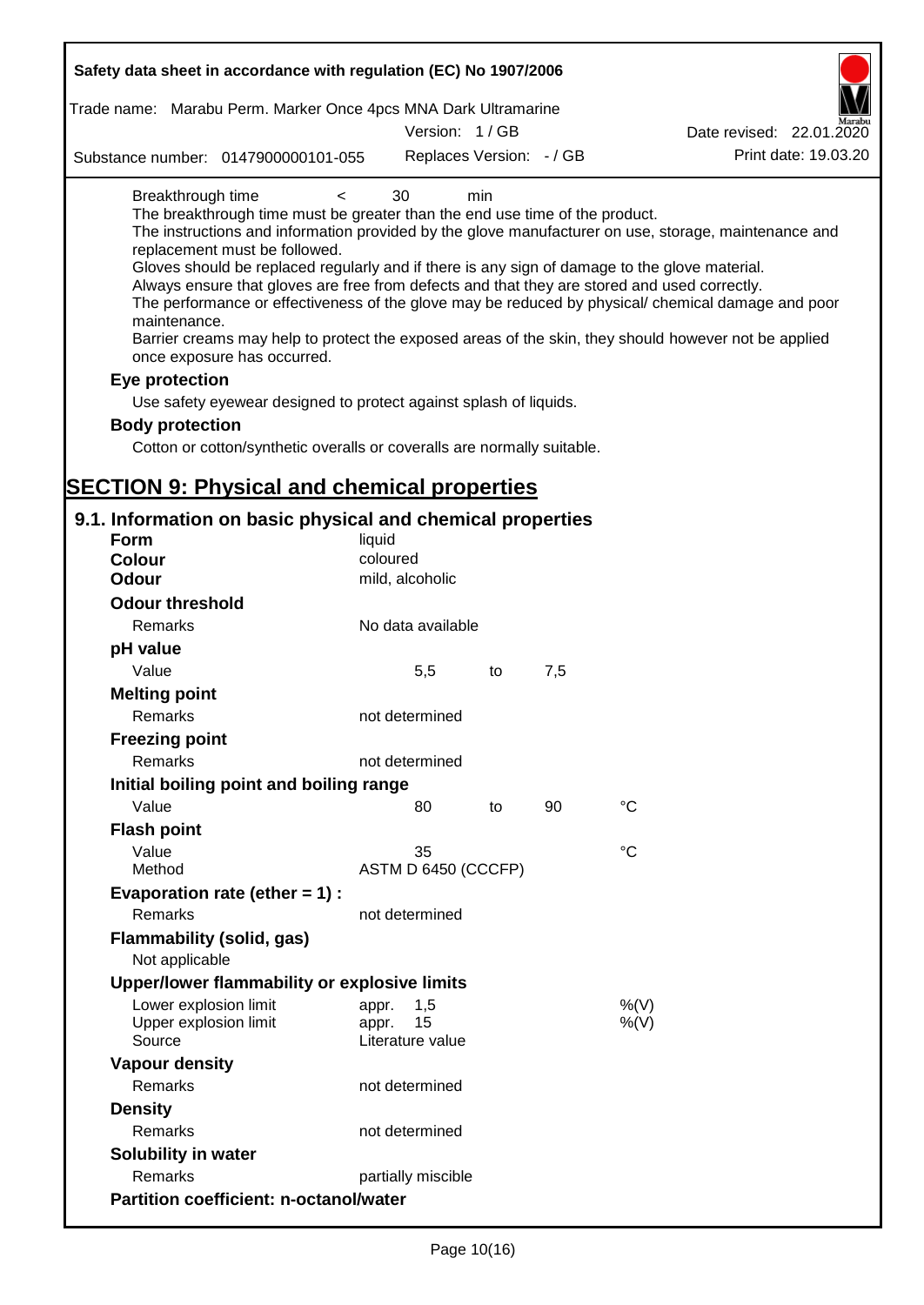| Safety data sheet in accordance with regulation (EC) No 1907/2006<br>Trade name: Marabu Perm. Marker Once 4pcs MNA Dark Ultramarine                                   |        | Version: 1/GB                                    |    |   | Date revised: 22.01.2020                                                                               |
|-----------------------------------------------------------------------------------------------------------------------------------------------------------------------|--------|--------------------------------------------------|----|---|--------------------------------------------------------------------------------------------------------|
| Substance number: 0147900000101-055                                                                                                                                   |        | Replaces Version: - / GB                         |    |   | Print date: 19.03.20                                                                                   |
| Remarks                                                                                                                                                               |        | Not applicable                                   |    |   |                                                                                                        |
| Ignition temperature                                                                                                                                                  |        |                                                  |    |   |                                                                                                        |
| Value                                                                                                                                                                 | appr.  | 287                                              |    |   | $^{\circ}C$                                                                                            |
| Source                                                                                                                                                                |        | Literature value                                 |    |   |                                                                                                        |
| <b>Viscosity</b><br>Value                                                                                                                                             |        | 3                                                | to | 6 | mPa.s                                                                                                  |
| <b>Efflux time</b>                                                                                                                                                    |        |                                                  |    |   |                                                                                                        |
| Remarks                                                                                                                                                               |        | not determined                                   |    |   |                                                                                                        |
| <b>Explosive properties</b>                                                                                                                                           |        |                                                  |    |   |                                                                                                        |
| evaluation                                                                                                                                                            | no     |                                                  |    |   |                                                                                                        |
| <b>Oxidising properties</b>                                                                                                                                           |        |                                                  |    |   |                                                                                                        |
| evaluation                                                                                                                                                            |        | None known                                       |    |   |                                                                                                        |
| 9.2. Other information                                                                                                                                                |        |                                                  |    |   |                                                                                                        |
| <b>Other information</b>                                                                                                                                              |        |                                                  |    |   |                                                                                                        |
|                                                                                                                                                                       |        |                                                  |    |   | The physical specifications are approximate values and refer to the used safety relevant component(s). |
|                                                                                                                                                                       |        |                                                  |    |   |                                                                                                        |
| <b>SECTION 10: Stability and reactivity</b>                                                                                                                           |        |                                                  |    |   |                                                                                                        |
| 10.1. Reactivity<br>No hazardous reactions when stored and handled according to prescribed instructions.                                                              |        |                                                  |    |   |                                                                                                        |
| 10.2. Chemical stability<br>Stable under recommended storage and handling conditions (see section 7).                                                                 |        |                                                  |    |   |                                                                                                        |
| 10.3. Possibility of hazardous reactions<br>Keep away from oxidising agents, strongly alkaline and strongly acid materials in order to avoid<br>exothermic reactions. |        |                                                  |    |   |                                                                                                        |
| 10.4. Conditions to avoid<br>When exposed to high temperatures may produce hazardous decomposition products.                                                          |        |                                                  |    |   |                                                                                                        |
| 10.5. Incompatible materials<br>No hazardous reactions when stored and handled according to prescribed instructions.                                                  |        |                                                  |    |   |                                                                                                        |
| 10.6. Hazardous decomposition products                                                                                                                                |        |                                                  |    |   |                                                                                                        |
| See chapter 5.2 (Firefighting measures - Special hazards arising from the substance or mixture).                                                                      |        |                                                  |    |   |                                                                                                        |
| <b>SECTION 11: Toxicological information</b>                                                                                                                          |        |                                                  |    |   |                                                                                                        |
| 11.1. Information on toxicological effects                                                                                                                            |        |                                                  |    |   |                                                                                                        |
| <b>Acute oral toxicity</b>                                                                                                                                            |        |                                                  |    |   |                                                                                                        |
| <b>ATE</b>                                                                                                                                                            | $\geq$ | 2.000                                            |    |   | mg/kg                                                                                                  |
| Method                                                                                                                                                                |        | calculated value (Regulation (EC) No. 1272/2008) |    |   |                                                                                                        |
| <b>Acute oral toxicity (Components)</b>                                                                                                                               |        |                                                  |    |   |                                                                                                        |
| 1-Methoxy-2-propanol                                                                                                                                                  |        |                                                  |    |   |                                                                                                        |
| <b>Species</b><br>LD50                                                                                                                                                | rat    | 5200                                             |    |   | mg/kg                                                                                                  |
| <b>Benzyl alcohol</b>                                                                                                                                                 |        |                                                  |    |   |                                                                                                        |
| <b>Species</b>                                                                                                                                                        | rat    |                                                  |    |   |                                                                                                        |
| LD50                                                                                                                                                                  |        | 1620                                             |    |   | mg/kg                                                                                                  |
| <b>Acute dermal toxicity</b><br>Remarks                                                                                                                               |        |                                                  |    |   | Based on available data, the classification criteria are not met.                                      |
|                                                                                                                                                                       |        |                                                  |    |   |                                                                                                        |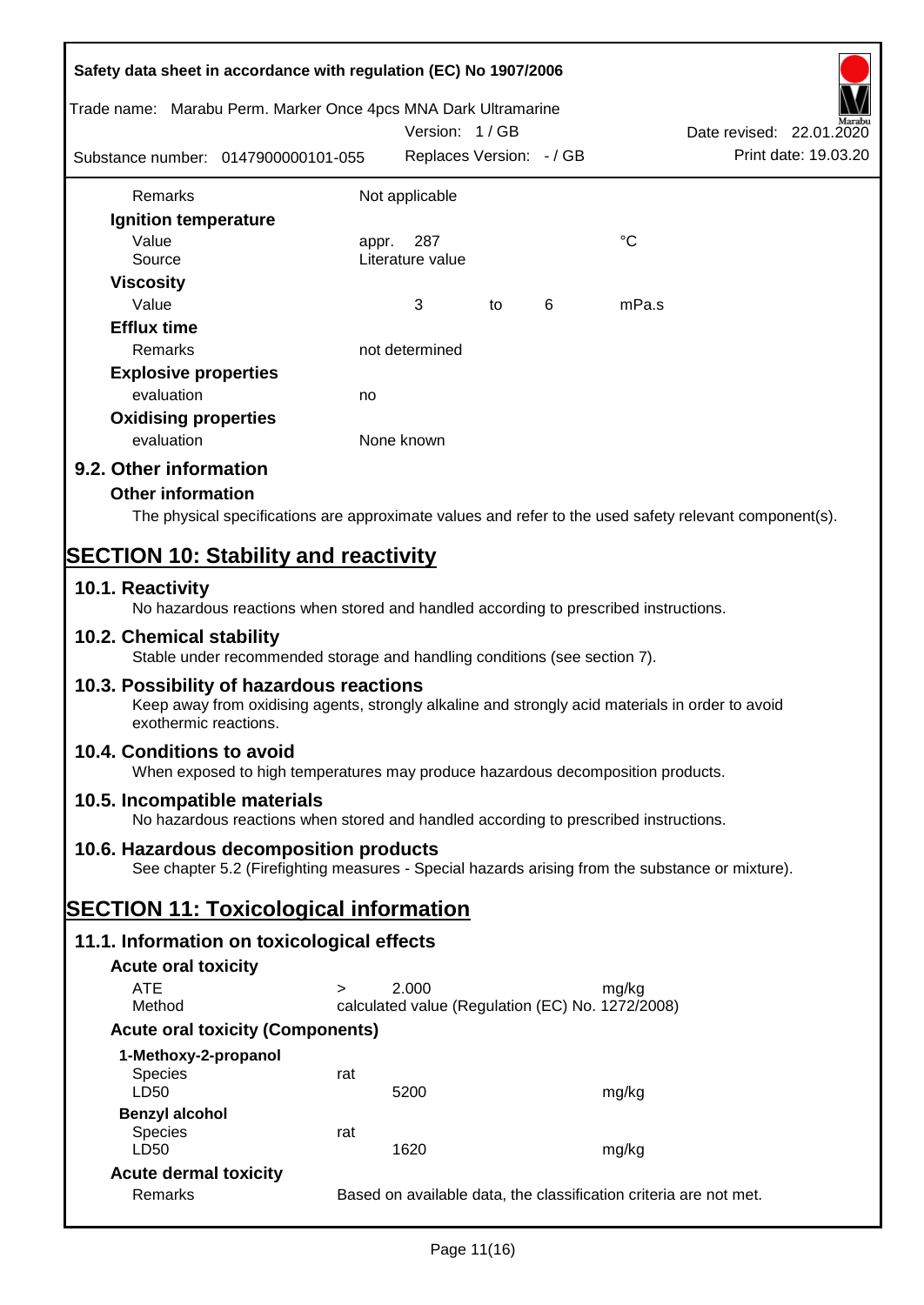| Trade name: Marabu Perm. Marker Once 4pcs MNA Dark Ultramarine<br>Substance number: 0147900000101-055                                                                                                                                                                                                                                                                                                                 |                                                                   |            | Version: 1/GB<br>Replaces Version: - / GB |                                                                   | Date revised: 22.01.2020 | Print date: 19.03.20 |
|-----------------------------------------------------------------------------------------------------------------------------------------------------------------------------------------------------------------------------------------------------------------------------------------------------------------------------------------------------------------------------------------------------------------------|-------------------------------------------------------------------|------------|-------------------------------------------|-------------------------------------------------------------------|--------------------------|----------------------|
| <b>Acute dermal toxicity (Components)</b>                                                                                                                                                                                                                                                                                                                                                                             |                                                                   |            |                                           |                                                                   |                          |                      |
| 1-Methoxy-2-propanol                                                                                                                                                                                                                                                                                                                                                                                                  |                                                                   |            |                                           |                                                                   |                          |                      |
| <b>Species</b><br>LD50                                                                                                                                                                                                                                                                                                                                                                                                | rabbit                                                            | 14000      |                                           | mg/kg                                                             |                          |                      |
| <b>Acute inhalational toxicity</b>                                                                                                                                                                                                                                                                                                                                                                                    |                                                                   |            |                                           |                                                                   |                          |                      |
| <b>ATE</b>                                                                                                                                                                                                                                                                                                                                                                                                            | >                                                                 | 20         |                                           | mg/l                                                              |                          |                      |
| Administration/Form                                                                                                                                                                                                                                                                                                                                                                                                   | Vapors                                                            |            |                                           |                                                                   |                          |                      |
| Method                                                                                                                                                                                                                                                                                                                                                                                                                |                                                                   |            |                                           | calculated value (Regulation (EC) No. 1272/2008)                  |                          |                      |
| Remarks                                                                                                                                                                                                                                                                                                                                                                                                               | Based on available data, the classification criteria are not met. |            |                                           |                                                                   |                          |                      |
| <b>Acute inhalative toxicity (Components)</b>                                                                                                                                                                                                                                                                                                                                                                         |                                                                   |            |                                           |                                                                   |                          |                      |
| <b>Benzyl alcohol</b>                                                                                                                                                                                                                                                                                                                                                                                                 |                                                                   |            |                                           |                                                                   |                          |                      |
| Species                                                                                                                                                                                                                                                                                                                                                                                                               | rat                                                               |            |                                           |                                                                   |                          |                      |
| LD <sub>0</sub><br>Duration of exposure                                                                                                                                                                                                                                                                                                                                                                               |                                                                   | 4,178<br>4 | h                                         | mg/l                                                              |                          |                      |
| Administration/Form                                                                                                                                                                                                                                                                                                                                                                                                   | Dust/Mist                                                         |            |                                           |                                                                   |                          |                      |
| Method                                                                                                                                                                                                                                                                                                                                                                                                                | <b>OECD 403</b>                                                   |            |                                           |                                                                   |                          |                      |
| <b>Benzyl alcohol</b>                                                                                                                                                                                                                                                                                                                                                                                                 |                                                                   |            |                                           |                                                                   |                          |                      |
| <b>Species</b>                                                                                                                                                                                                                                                                                                                                                                                                        | rat                                                               |            |                                           |                                                                   |                          |                      |
| LD50                                                                                                                                                                                                                                                                                                                                                                                                                  | $\geq$                                                            | 5<br>4     | h                                         | mg/l                                                              |                          |                      |
| Duration of exposure<br>Administration/Form                                                                                                                                                                                                                                                                                                                                                                           | Dust/Mist                                                         |            |                                           |                                                                   |                          |                      |
| Method                                                                                                                                                                                                                                                                                                                                                                                                                | <b>OECD 403</b>                                                   |            |                                           |                                                                   |                          |                      |
| <b>Skin corrosion/irritation</b>                                                                                                                                                                                                                                                                                                                                                                                      |                                                                   |            |                                           |                                                                   |                          |                      |
| Remarks                                                                                                                                                                                                                                                                                                                                                                                                               |                                                                   |            |                                           | Based on available data, the classification criteria are not met. |                          |                      |
| Serious eye damage/irritation                                                                                                                                                                                                                                                                                                                                                                                         |                                                                   |            |                                           |                                                                   |                          |                      |
| evaluation                                                                                                                                                                                                                                                                                                                                                                                                            | irritant                                                          |            |                                           |                                                                   |                          |                      |
| Remarks                                                                                                                                                                                                                                                                                                                                                                                                               |                                                                   |            | The classification criteria are met.      |                                                                   |                          |                      |
| <b>Sensitization</b>                                                                                                                                                                                                                                                                                                                                                                                                  |                                                                   |            |                                           |                                                                   |                          |                      |
| Remarks                                                                                                                                                                                                                                                                                                                                                                                                               |                                                                   |            |                                           | Based on available data, the classification criteria are not met. |                          |                      |
| <b>Mutagenicity</b>                                                                                                                                                                                                                                                                                                                                                                                                   |                                                                   |            |                                           |                                                                   |                          |                      |
| Remarks                                                                                                                                                                                                                                                                                                                                                                                                               |                                                                   |            |                                           | Based on available data, the classification criteria are not met. |                          |                      |
| <b>Reproductive toxicity</b>                                                                                                                                                                                                                                                                                                                                                                                          |                                                                   |            |                                           |                                                                   |                          |                      |
| Remarks                                                                                                                                                                                                                                                                                                                                                                                                               |                                                                   |            |                                           | Based on available data, the classification criteria are not met. |                          |                      |
| Carcinogenicity                                                                                                                                                                                                                                                                                                                                                                                                       |                                                                   |            |                                           |                                                                   |                          |                      |
| Remarks                                                                                                                                                                                                                                                                                                                                                                                                               |                                                                   |            |                                           | Based on available data, the classification criteria are not met. |                          |                      |
| <b>Specific Target Organ Toxicity (STOT)</b>                                                                                                                                                                                                                                                                                                                                                                          |                                                                   |            |                                           |                                                                   |                          |                      |
| <b>Single exposure</b>                                                                                                                                                                                                                                                                                                                                                                                                |                                                                   |            |                                           |                                                                   |                          |                      |
| <b>Remarks</b>                                                                                                                                                                                                                                                                                                                                                                                                        | The classification criteria are met.                              |            |                                           |                                                                   |                          |                      |
| evaluation                                                                                                                                                                                                                                                                                                                                                                                                            |                                                                   |            | May cause drowsiness or dizziness.        |                                                                   |                          |                      |
| <b>Repeated exposure</b>                                                                                                                                                                                                                                                                                                                                                                                              |                                                                   |            |                                           |                                                                   |                          |                      |
| Remarks                                                                                                                                                                                                                                                                                                                                                                                                               |                                                                   |            |                                           | Based on available data, the classification criteria are not met. |                          |                      |
| <b>Aspiration hazard</b>                                                                                                                                                                                                                                                                                                                                                                                              |                                                                   |            |                                           |                                                                   |                          |                      |
| Based on available data, the classification criteria are not met.                                                                                                                                                                                                                                                                                                                                                     |                                                                   |            |                                           |                                                                   |                          |                      |
| <b>Experience in practice</b>                                                                                                                                                                                                                                                                                                                                                                                         |                                                                   |            |                                           |                                                                   |                          |                      |
| Exposure to component solvents vapours concentration in excess of the stated occupational exposure<br>limit may result in adverse health effects such as mucous membrane and respiratory system irritation<br>and adverse effects on kidney, liver and central nervous system. Symptoms and signs include headache,<br>dizziness, fatigue, muscular weakness, drowsiness and in extreme cases, loss of consciousness. |                                                                   |            |                                           |                                                                   |                          |                      |

Solvents may cause some of the above effects by absorption through the skin. Repeated or prolonged contact with the mixture may cause removal of natural fat from the skin resulting in non-allergic contact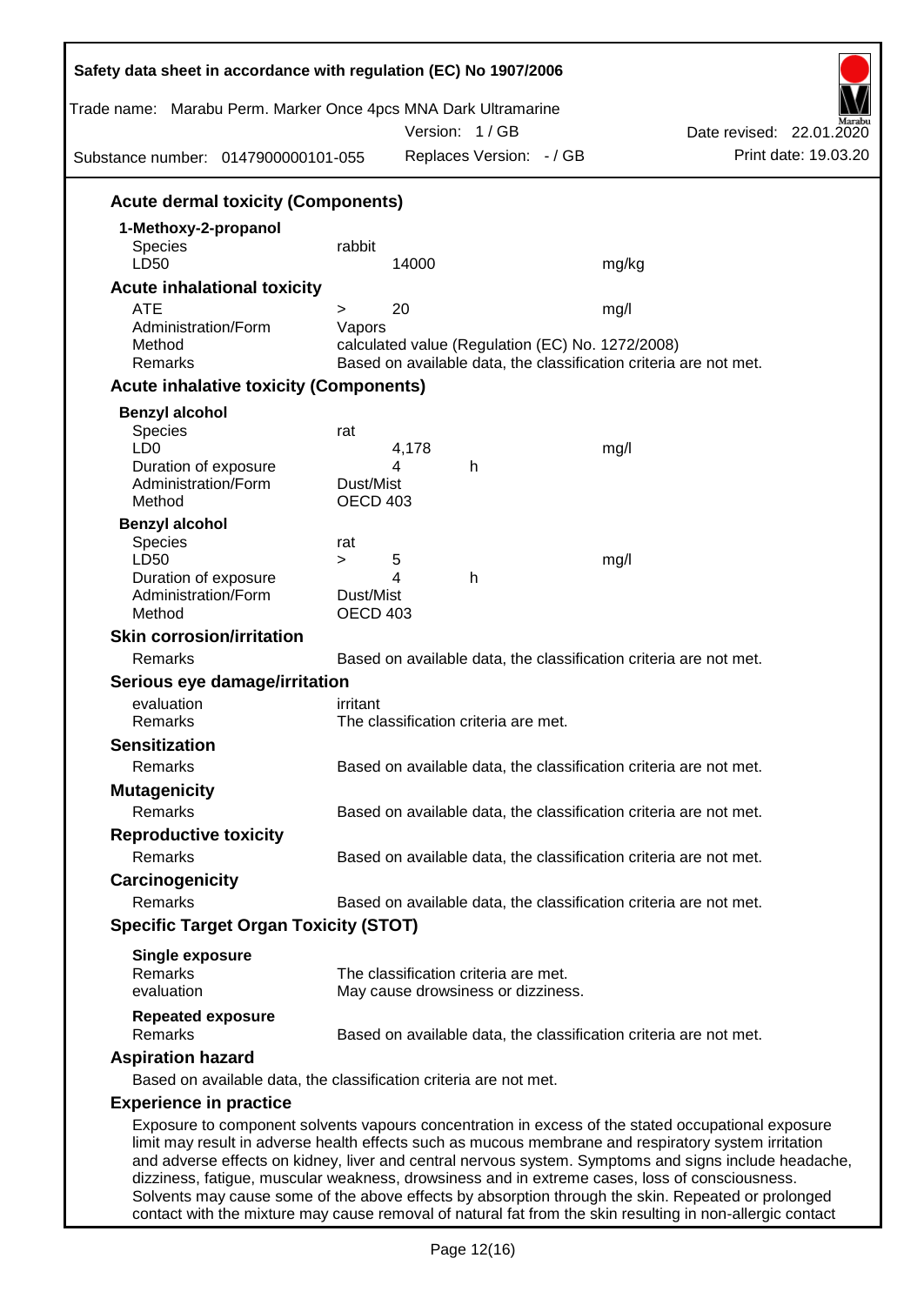| Trade name: Marabu Perm. Marker Once 4pcs MNA Dark Ultramarine         |                                                                                                                       |                              |                          |                                                    |                                                                                                                                                                                                                                                                                                                  |
|------------------------------------------------------------------------|-----------------------------------------------------------------------------------------------------------------------|------------------------------|--------------------------|----------------------------------------------------|------------------------------------------------------------------------------------------------------------------------------------------------------------------------------------------------------------------------------------------------------------------------------------------------------------------|
|                                                                        |                                                                                                                       |                              | Version: 1/GB            |                                                    | Date revised: 22.01.2020                                                                                                                                                                                                                                                                                         |
| Substance number: 0147900000101-055                                    |                                                                                                                       |                              | Replaces Version: - / GB |                                                    | Print date: 19.03.20                                                                                                                                                                                                                                                                                             |
|                                                                        | long-term exposure by oral, inhalation and dermal routes of exposure and eye contact.                                 |                              |                          |                                                    | dermatitis and absorption through the skin. The liquid splashed in the eyes may cause irritation and<br>reversible damage. Ingestion may cause nausea, diarrhoea and vomiting. This takes into account, where<br>known, delayed and immediate effects and also chronic effects of components from short-term and |
| <b>Other information</b>                                               |                                                                                                                       |                              |                          |                                                    |                                                                                                                                                                                                                                                                                                                  |
|                                                                        | There are no data available on the mixture itself.<br>1272/2008 and classified for toxicological hazards accordingly. |                              |                          |                                                    | The mixture has been assessed following the additivity method of the CLP Regulation (EC) No                                                                                                                                                                                                                      |
| <b>SECTION 12: Ecological information</b>                              |                                                                                                                       |                              |                          |                                                    |                                                                                                                                                                                                                                                                                                                  |
| 12.1. Toxicity                                                         |                                                                                                                       |                              |                          |                                                    |                                                                                                                                                                                                                                                                                                                  |
| <b>General information</b>                                             |                                                                                                                       |                              |                          |                                                    |                                                                                                                                                                                                                                                                                                                  |
|                                                                        | and is classified for eco-toxicological properties accordingly. See Sections 2 and 3 for details.                     |                              |                          |                                                    | There are no data available on the mixture itself. Do not allow to enter drains or water courses. The<br>mixture has been assessed following the summation method of the CLP Regulation (EC) No 1272/2008                                                                                                        |
| <b>Fish toxicity (Components)</b>                                      |                                                                                                                       |                              |                          |                                                    |                                                                                                                                                                                                                                                                                                                  |
| 1-Methoxy-2-propanol<br><b>Species</b>                                 |                                                                                                                       | golden orfe (Leuciscus idus) |                          |                                                    |                                                                                                                                                                                                                                                                                                                  |
| LC <sub>0</sub>                                                        | $\geq$                                                                                                                | 4600                         |                          | mg/l                                               |                                                                                                                                                                                                                                                                                                                  |
| Duration of exposure                                                   |                                                                                                                       | 96                           | h                        |                                                    |                                                                                                                                                                                                                                                                                                                  |
|                                                                        | <b>Daphnia toxicity (Components)</b>                                                                                  |                              |                          |                                                    |                                                                                                                                                                                                                                                                                                                  |
| 1-Methoxy-2-propanol<br><b>Species</b><br><b>EC50</b>                  |                                                                                                                       | Daphnia magna<br>23300       |                          | mg/l                                               |                                                                                                                                                                                                                                                                                                                  |
| Duration of exposure                                                   |                                                                                                                       | 48                           | h                        |                                                    |                                                                                                                                                                                                                                                                                                                  |
| <b>Algae toxicity (Components)</b>                                     |                                                                                                                       |                              |                          |                                                    |                                                                                                                                                                                                                                                                                                                  |
| 1-Methoxy-2-propanol<br><b>Species</b><br>EC50<br>Duration of exposure | >                                                                                                                     | Desmodesmus<br>1000<br>168   | h                        | mg/l                                               |                                                                                                                                                                                                                                                                                                                  |
|                                                                        | <b>Bacteria toxicity (Components)</b>                                                                                 |                              |                          |                                                    |                                                                                                                                                                                                                                                                                                                  |
| 1-Methoxy-2-propanol                                                   |                                                                                                                       |                              |                          |                                                    |                                                                                                                                                                                                                                                                                                                  |
| <b>Species</b><br><b>EC50</b>                                          | $\geq$                                                                                                                | activated sludge<br>1000     |                          | mg/l                                               |                                                                                                                                                                                                                                                                                                                  |
| 12.2. Persistence and degradability                                    |                                                                                                                       |                              |                          |                                                    |                                                                                                                                                                                                                                                                                                                  |
| <b>General information</b><br>No data available                        |                                                                                                                       |                              |                          |                                                    |                                                                                                                                                                                                                                                                                                                  |
|                                                                        | <b>Biodegradability (Components)</b>                                                                                  |                              |                          |                                                    |                                                                                                                                                                                                                                                                                                                  |
| 1-Methoxy-2-propanol                                                   |                                                                                                                       |                              |                          |                                                    |                                                                                                                                                                                                                                                                                                                  |
| Value                                                                  |                                                                                                                       | 90                           |                          | %                                                  |                                                                                                                                                                                                                                                                                                                  |
| Duration of test<br>evaluation<br>Method                               |                                                                                                                       | 28<br><b>OECD 301 F</b>      | d                        | Readily biodegradable (according to OECD criteria) |                                                                                                                                                                                                                                                                                                                  |
| 12.3. Bioaccumulative potential                                        |                                                                                                                       |                              |                          |                                                    |                                                                                                                                                                                                                                                                                                                  |
| <b>General information</b>                                             |                                                                                                                       |                              |                          |                                                    |                                                                                                                                                                                                                                                                                                                  |
|                                                                        | There are no data available on the mixture itself.                                                                    |                              |                          |                                                    |                                                                                                                                                                                                                                                                                                                  |
| <b>Partition coefficient: n-octanol/water</b>                          |                                                                                                                       |                              |                          |                                                    |                                                                                                                                                                                                                                                                                                                  |
|                                                                        |                                                                                                                       |                              |                          |                                                    |                                                                                                                                                                                                                                                                                                                  |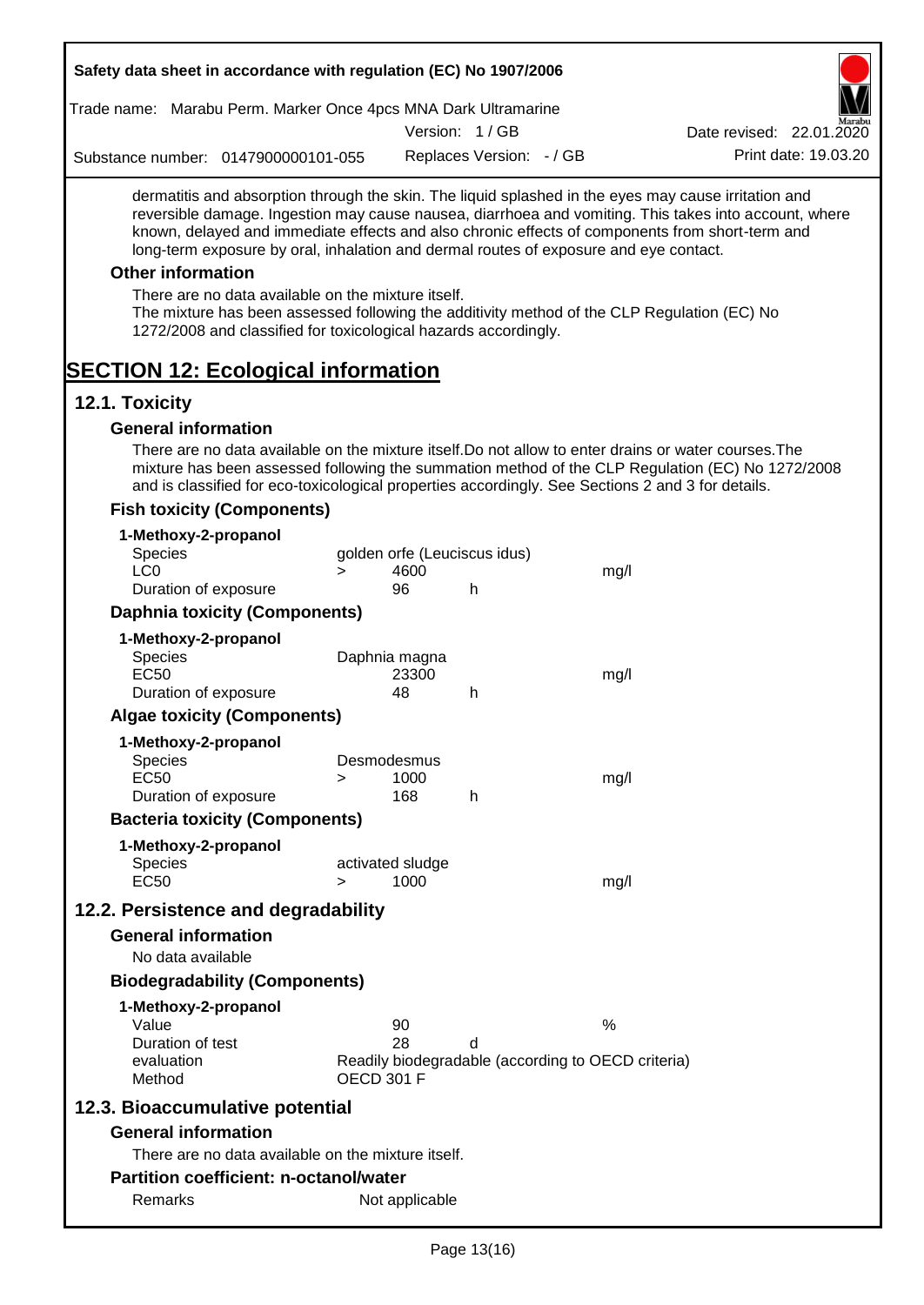Trade name: Marabu Perm. Marker Once 4pcs MNA Dark Ultramarine

Version: 1 / GB

Substance number: 0147900000101-055



#### **General information**

There are no data available on the mixture itself.

### **12.5. Results of PBT and vPvB assessment**

#### **General information**

There are no data available on the mixture itself.

#### **12.6. Other adverse effects**

#### **General information**

There are no data available on the mixture itself.

# **SECTION 13: Disposal considerations**

### **13.1. Waste treatment methods**

#### **Disposal recommendations for the product**

Do not allow to enter drains or water courses. Wastes and emptied containers should be classified in accordance with relevant national regulation. The European Waste Catalogue classification of this product, when disposed of as waste is EWC waste code 08 03 12\* waste ink containing dangerous substances If this product is mixed with other wastes, the original waste product code may no longer apply and the appropriate code should be assigned. For further information contact your local waste authority.

#### **Disposal recommendations for packaging**

Using information provided in this safety data sheet, advice should be obtained from the relevant waste authority on the classification of empty containers. Empty containers must be scrapped or reconditioned.

Not emptied containers are hazardous waste (waste code number 150110).

# **SECTION 14: Transport information**

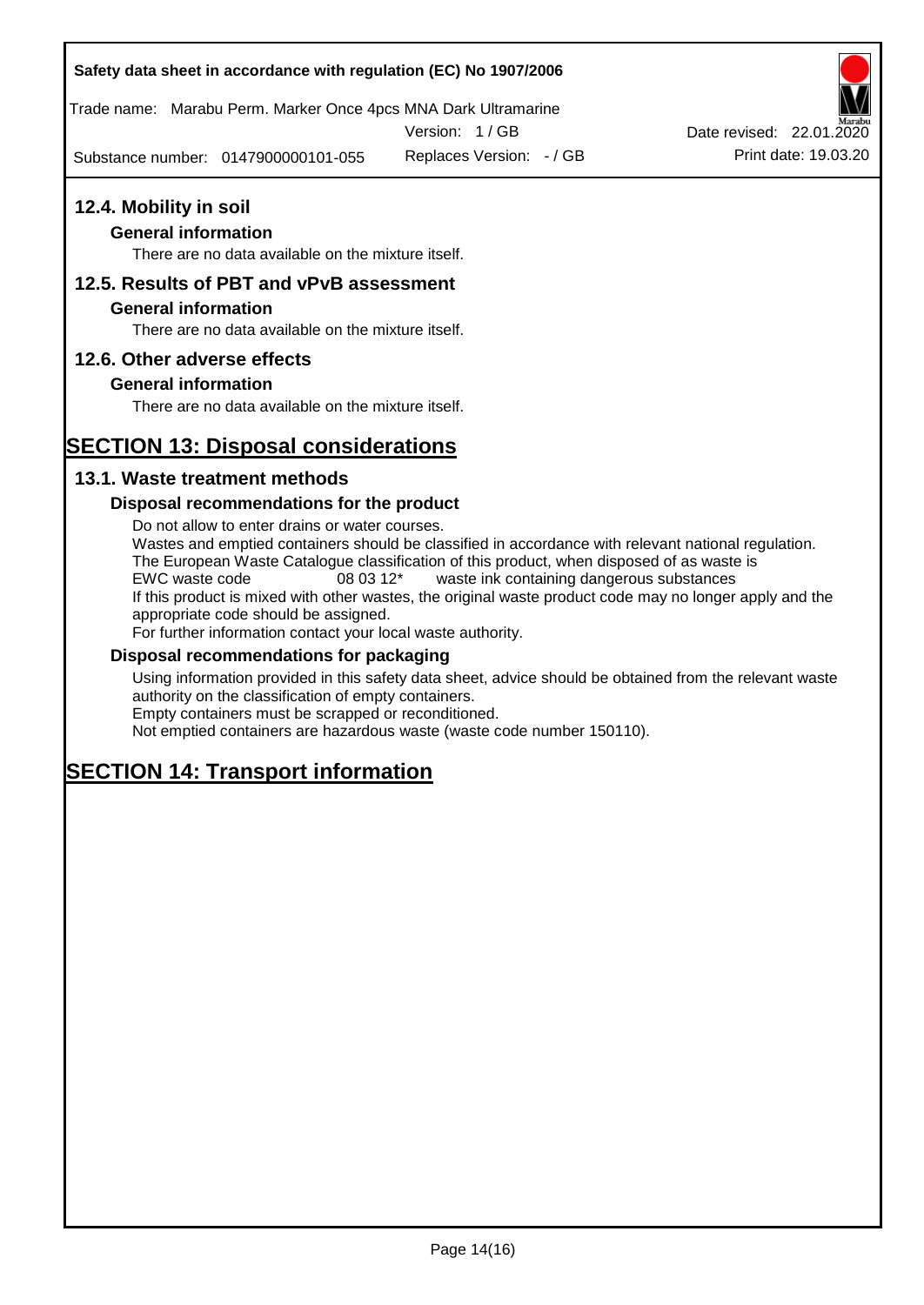Trade name: Marabu Perm. Marker Once 4pcs MNA Dark Ultramarine



Version: 1 / GB Replaces Version:  $-$  / GB Print date: 19.03.20

Substance number: 0147900000101-055

|                                     | <b>Land transport ADR/RID</b>    | <b>Marine transport</b><br><b>IMDG/GGVSee</b> | Air transport<br><b>ICAO/IATA</b> |  |
|-------------------------------------|----------------------------------|-----------------------------------------------|-----------------------------------|--|
| Tunnel restriction code             | D/E                              |                                               |                                   |  |
| 14.1. UN number                     | 1263                             | 1263                                          | 1263                              |  |
| 14.2. UN proper shipping name       | <b>PAINT</b>                     | <b>PAINT</b>                                  | <b>PAINT</b>                      |  |
| 14.3. Transport hazard<br>class(es) | 3                                | 3                                             | 3                                 |  |
| Label                               |                                  |                                               |                                   |  |
| 14.4. Packing group                 | $\mathop{\mathrm{III}}\nolimits$ | Ш                                             | Ш                                 |  |
| Special provision                   | 640E                             |                                               |                                   |  |
| <b>Limited Quantity</b>             | 51                               |                                               |                                   |  |
| Transport category                  | 3                                |                                               |                                   |  |
| 14.5. Environmental hazards         |                                  | no                                            |                                   |  |

# **Information for all modes of transport**

**14.6. Special precautions for user**

Transport within the user's premises:

Always transport in closed containers that are upright and secure.

Ensure that persons transporting the product know what to do in the event of an accident or spillage.

# **Other information**

**14.7. Transport in bulk according to Annex II of Marpol and the IBC Code** no

# **SECTION 15: Regulatory information**

# **15.1. Safety, health and environmental regulations/legislation specific for the substance or mixture**

# **VOC**

VOC (EU) 75 %

**Other information**

The product does not contain substances of very high concern (SVHC).

# **15.2. Chemical safety assessment**

For this preparation a chemical safety assessment has not been carried out.

# **SECTION 16: Other information**

**Hazard statements listed in Chapter 3**